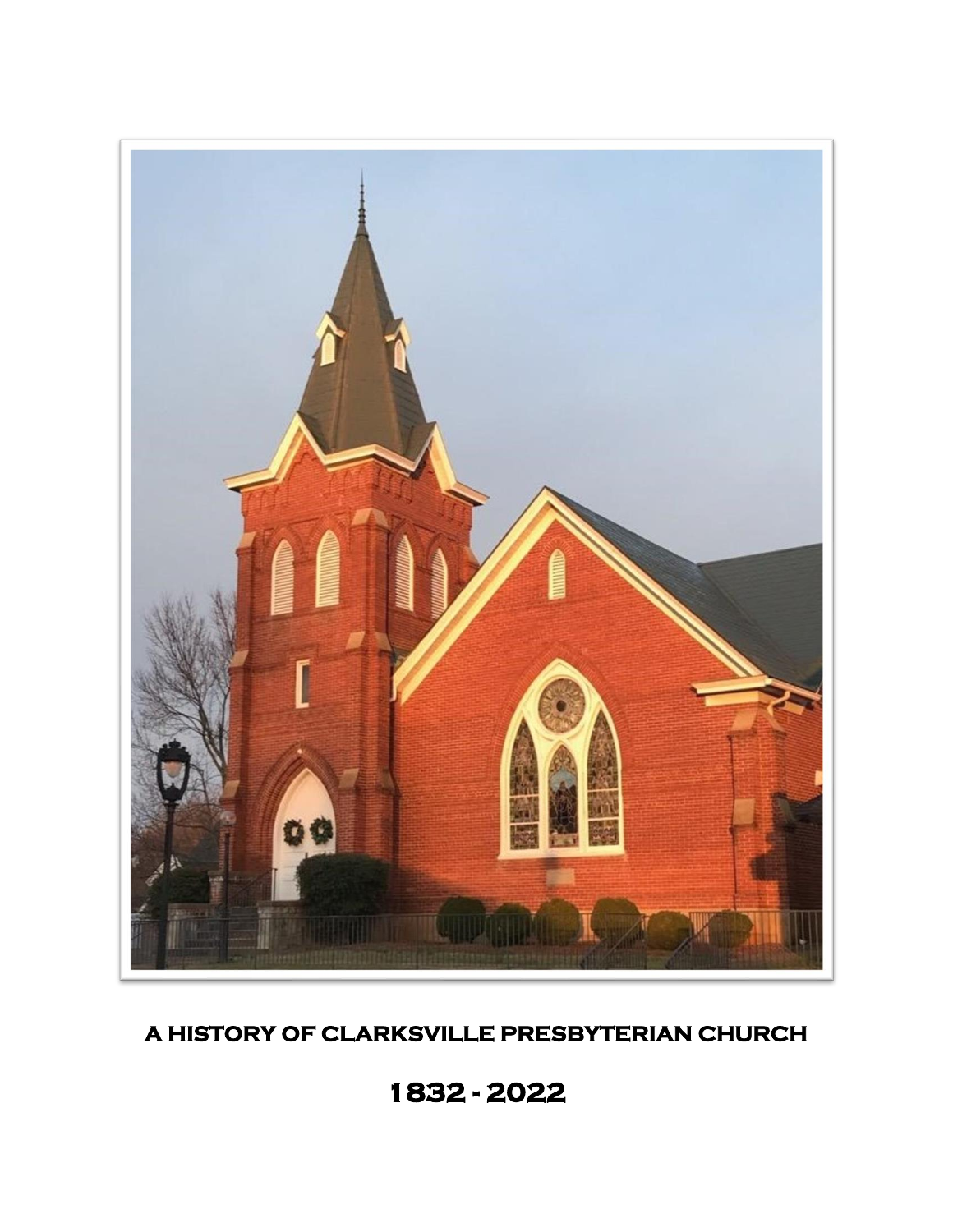# **Dedicated to the Men and Women of Clarksville Presbyterian Church**

# **Who have come before us and laid the foundation of the church we love today**

"For all the saints, who from their labours rest, Who Thee by faith before the world confessed, Thy Name, O Jesus, be forever blessed. Alleluia, Alleluia!

Thou wast their Rock, their Fortress and their Might; Thou, Lord, their Captain in the well fought fight; Thou, in the darkness drear, their one true Light. Alleluia, Alleluia!"

Text by William Walsham How, 1864

Music by Ralph Vaughan Williams, 1906

**Linda Pulliam, Editor**

**With the assistance of Brenda Mould, Carol Henderson, Rich Henderson, Robert Thaxton, Dottie Thaxton, Richard Pulliam, Saree O'Brien, Jim O'Brien, Jessie Ruff, and Frank Ruff.**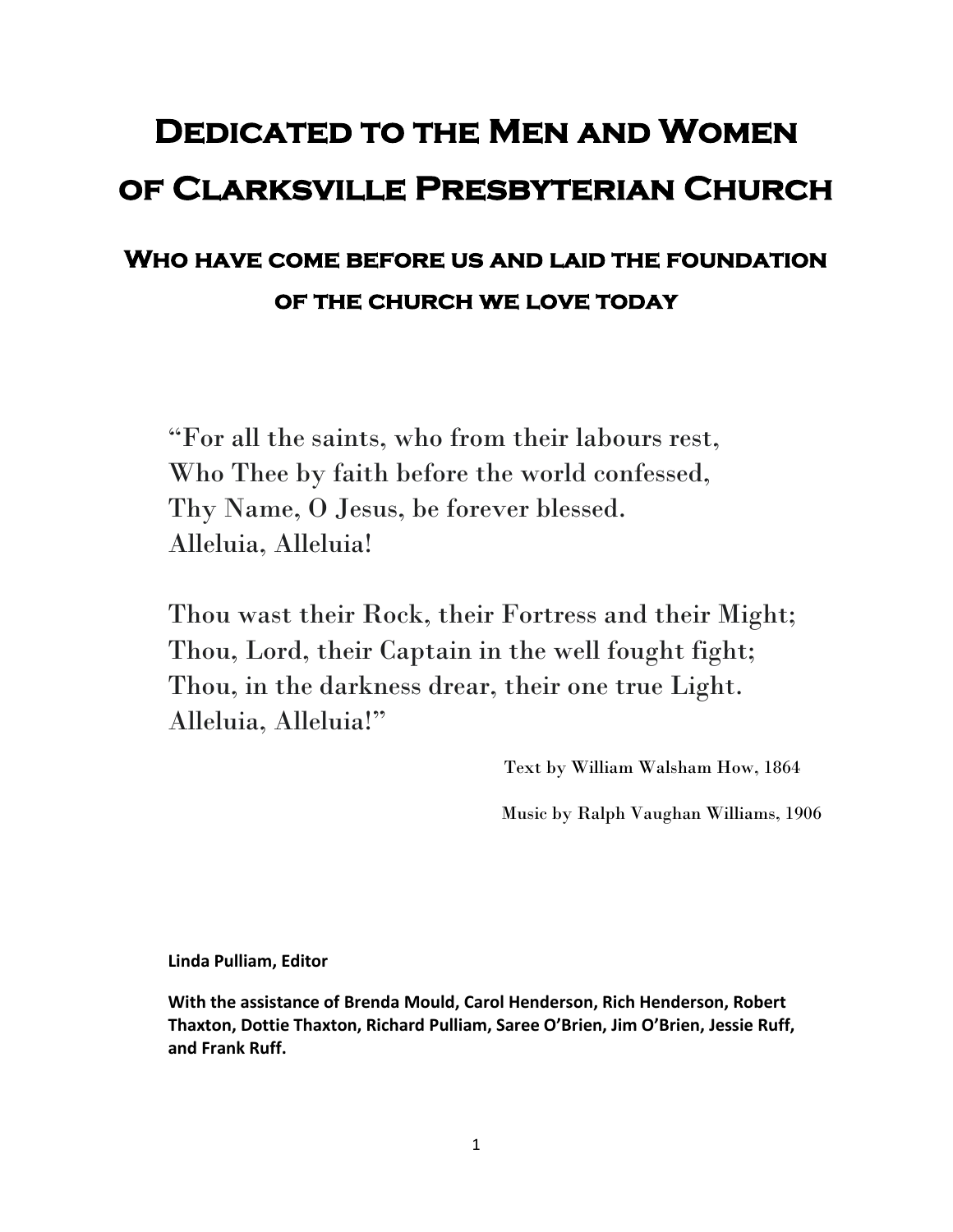# **TABLE OF CONTENTS**

| <b>SECTION</b> | PAGE |
|----------------|------|
|                |      |
|                |      |
|                |      |
|                |      |
|                |      |
|                |      |
|                |      |
|                |      |
|                |      |
|                |      |
|                |      |

# **APPENDIX**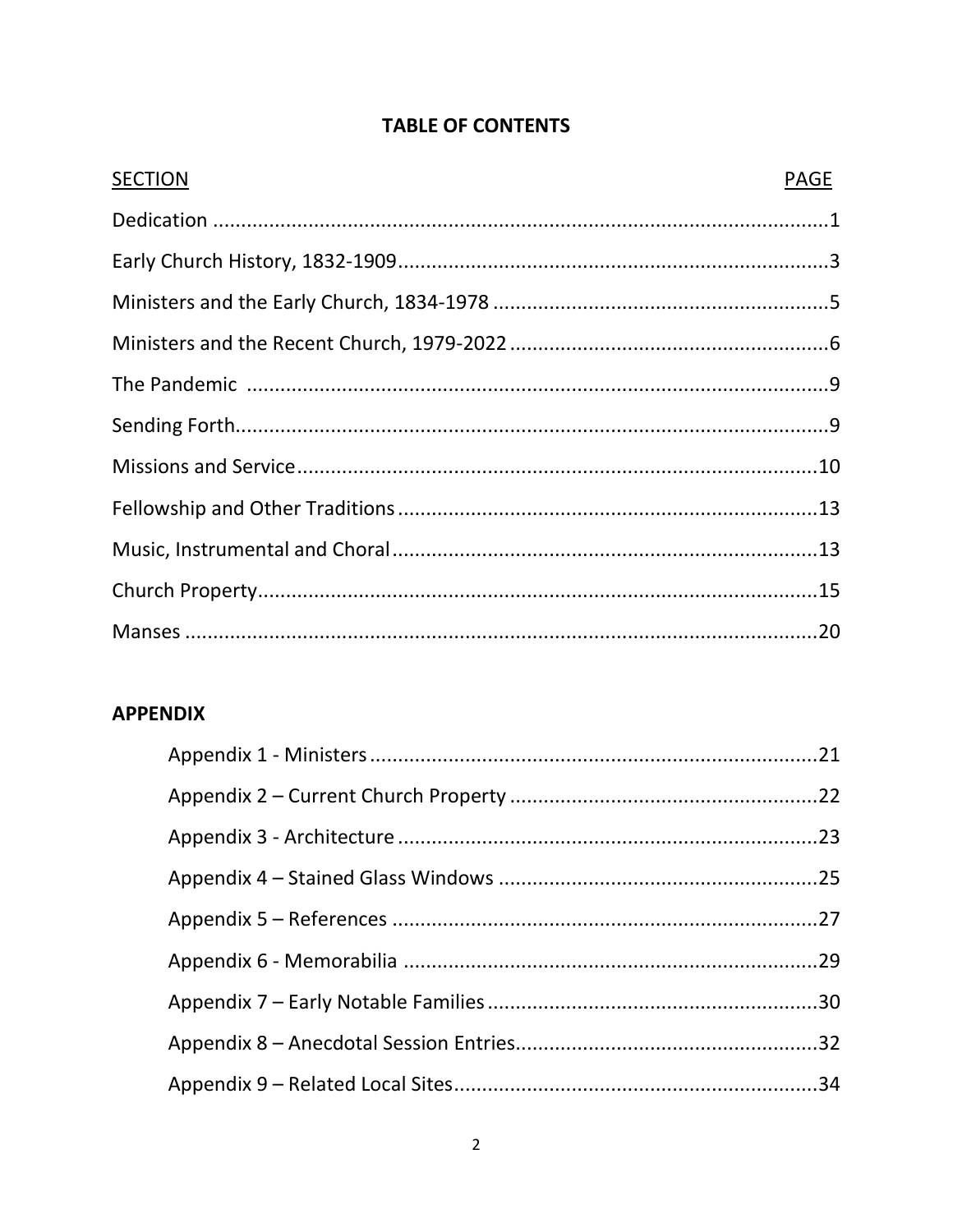#### **HISTORY OF THE CLARKSVILLE PRESBYTERIAN CHURCH**

In the year 1726, a group of twelve Presbyterian families arrived in the United States from Scotland and settled in Delaware, Pennsylvania, and Maryland. In the group were John and Margaret Caldwell who settled at Chestnut Hill, Pennsylvania, and petitioned Governor Gooch of Virginia, on behalf of himself and others who were about to settle in the back parts of Virginia, for the right to worship in a way "agreeable to the principles of their education." Governor Gooch gave his assurance that there would be no interference with any church or minister who conformed to the Acts of Tolerance.

With this assurance, the Caldwells and their group purchased land in Brunswick County, Virginia. This land became part of Lunenburg County in 1746, and later part of Charlotte County. Here they established a settlement near the Staunton River on Cub Creek and Louise Creek. It was here in 1751 that the Cub Creek Church, as it was referred to in the original Session minutes, was located. It is now known as Village Presbyterian Church of Charlotte Court House.

#### **EARLY CHURCH HISTORY – 1832-1909**

It was from this church that several members traveled forty miles south to help organize our Clarksville Presbyterian Church on July 12, 1832. In 1834, Rev. Dr. Samuel Lyle Graham, who held a Doctor of Divinity Degree from Union College in New York, became the first pastor of Clarksville Presbyterian, sharing pastorship with Shiloh Presbyterian in Granville County and serving as a delegate to the General Assembly from the Orange Presbytery.

Faithful Presbyterians from other nearby Presbyterian churches came to help form our church; in particular, from Grassy Creek Church, built in 1761, and later moved to its present location in Stovall, North Carolina; from the Bluestone Church, today located at the intersection of Highways 15 and 49, and from the Shiloh Church located near Stovall. Clarksville Presbyterian was initially assigned to the Orange Presbytery and in 1887 moved to the Roanoke Presbytery.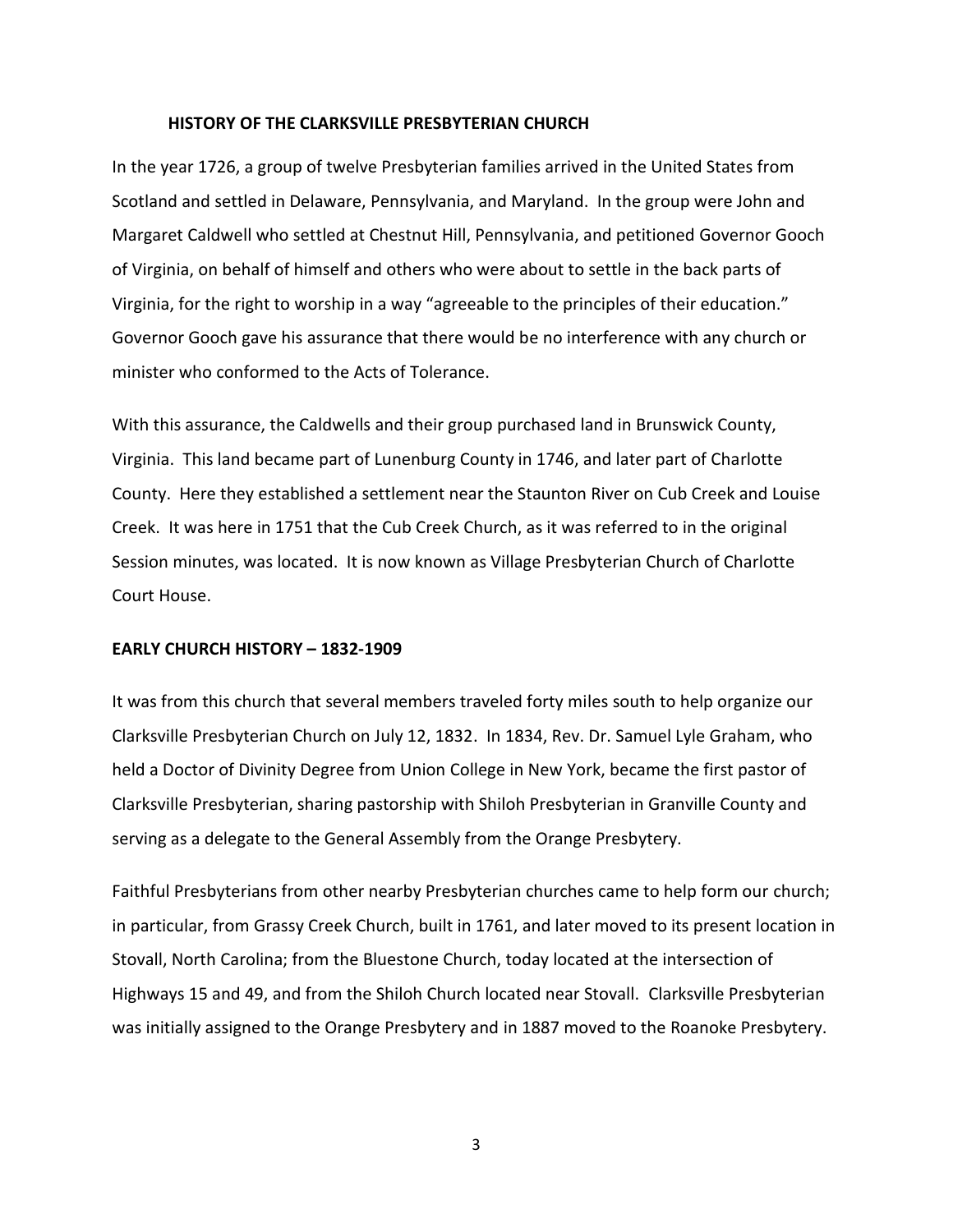At first, worship services were held in the homes of members. Clark Royster, for whom Clarksville was named, was an early member of our church, baptized as an adult in 1840, and then serving as an Elder from 1842 to 1847. His grave is purportedly located on private property under the parking lot behind our first church building at what is now Second Baptist Church at 209 Fourth Street. The land for the church was purchased from Silas and Elizabeth Harris for \$470 on April 5, 1861. The building is thought to have been constructed at a cost of \$4,670. (*This information, obtained from Session minutes, differs from that in the National Historical Record which dates the building to 1832.)* On May 9, 1908, the church and property were sold for \$1,000 to J. B. Somerville. The explanation for the much lower sale price was that the building was constructed using Confederate money and was sold using legal federal tender, thus the discrepancy in price. Mr. Somerville and his wife Nonnie owned the church and property on Fourth Street for three years and were responsible for organizing the new Second Baptist congregation on July 12, 1908. On July 7, 1911, Nannie I. Somerville, executrix of J.B. Somerville's estate, sold the building to two Trustees of the Second Baptist Church, A. D. Williamson and Frank Watkins. The church building was dedicated on May 31, 1920, as Second Baptist Church, documented on the present cornerstone, and continues to be used for worship by that congregation.

During the construction of the new Clarksville Presbyterian church building on Virginia Avenue, from 1908-1909, the Charles Russell family gave the congregation permission to use Russell Hall for their meeting place. It is thought to have been located over what was later Russell Furniture Store. The Methodist and Baptist Churches of Clarksville also opened their doors so that we might worship in their sanctuaries while ours was under construction.

In 1909, the congregation moved into the new church building on Virginia Avenue next to the Russell Furniture Store. At that time, it consisted of the sanctuary, the pastor's study, and a Sunday School assembly room. According to records, the total cost of construction was \$11,941.71.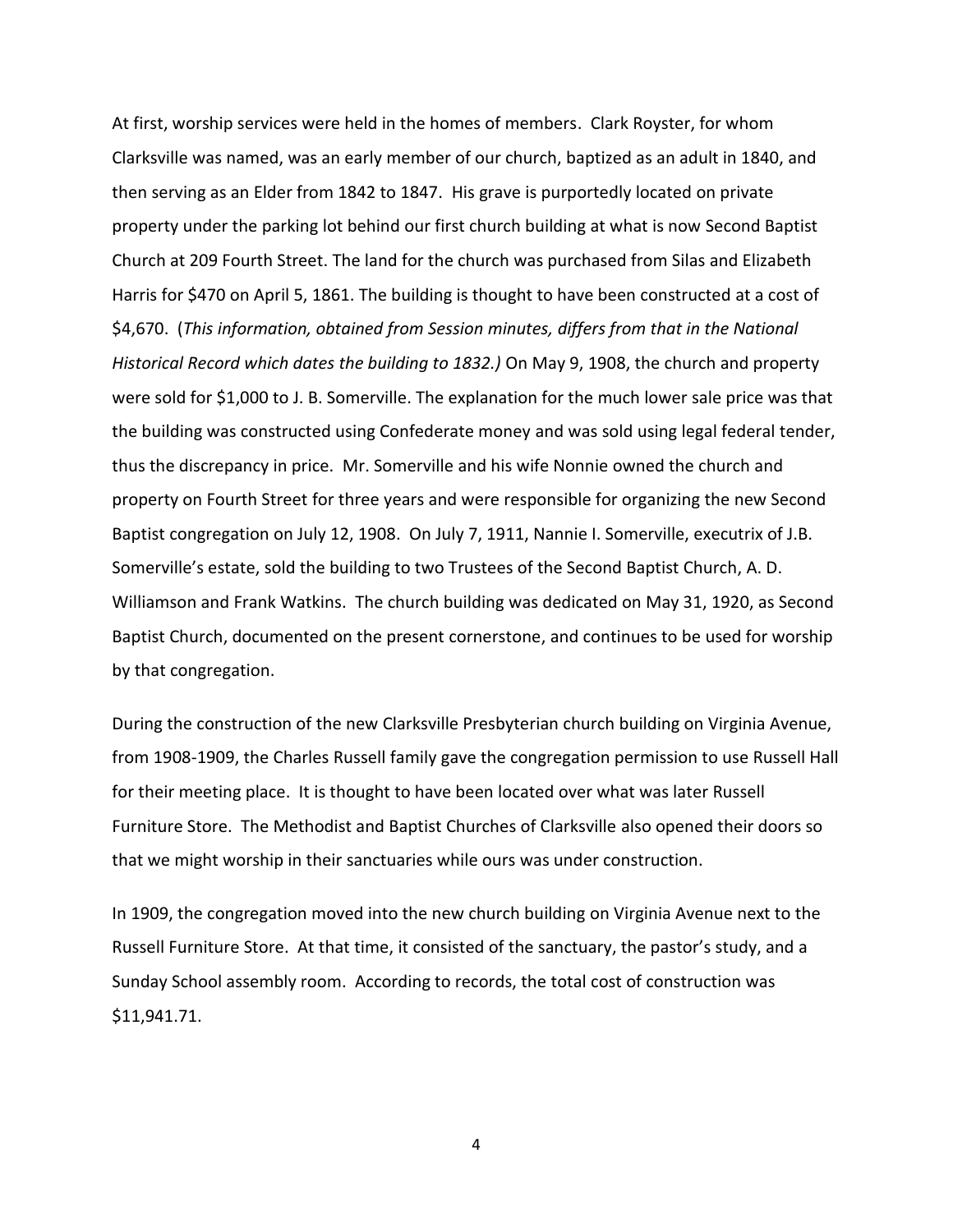#### **MINISTERS AND CHURCH HISTORY – 1834 – 1978**

From the beginning, our church has been blessed by God with capable ministers. Our first minister, **Rev. Dr. Samuel Lyle Graham**, served Clarksville Presbyterian from 1834 until 1838. He had been instrumental in the founding of Union Theological Seminary (1812) at Hampden-Sydney College and also founded the Presbyterian Church in Farmville. He departed Clarksville when he was called to a Professorship at Union Theological Seminary, located in Farmville, Virginia. Union Theological Seminary moved to Richmond, VA, in 1896, and is now named Union Presbyterian Seminary. Rev. Dr. Graham died in 1851 and is buried on the campus of Hampden-Sydney College. His son, Samuel Lyle Graham II, is buried in the cemetery of Nutbush Presbyterian Church in Townsville, North Carolina. **Rev. Daniel Doak** then served from 1840-1847.

**Rev. William V. Wilson** served from 1847-1852. In 1852, **Rev. F.N. Whaley** was installed. He served our church for 40 years until April 17, 1892. The large stained-glass window on the south side of the building was dedicated to Rev. Whaley who served the longest term of any of our ministers.

Under the faithful leadership of **Dr. Thomas Drew** who followed in 1892, the original church on Fourth Street was sold, and a new church was constructed between 1907-1909. Dr. Drew's service continued until 1917. **Rev. M.A. Bosch** served during 1918, but was soon called into the service of our country, and in December of 1919, **Dr. F.M. Allen** was installed as minister, serving faithfully until 1946.

In October of 1946, **Rev. Arnold Poole** was called to serve us. He labored faithfully for seven years. It was during his pastorate, in order to meet the needs of a growing church, that a building improvement program was inaugurated with a large addition completed about 1953.

Nine months after Mr. Poole departed, **Rev. Jesse Bratton** was called as pastor. As one history of our church recalls, "Rev. Bratton came, finding a widely scattered flock, but soon rounded up a good congregation". In April, 1956, **Rev. Millard G. Stimpson**, our first full-time minister, joined us. Under his leadership, the church celebrated its 125<sup>th</sup> Anniversary in 1957.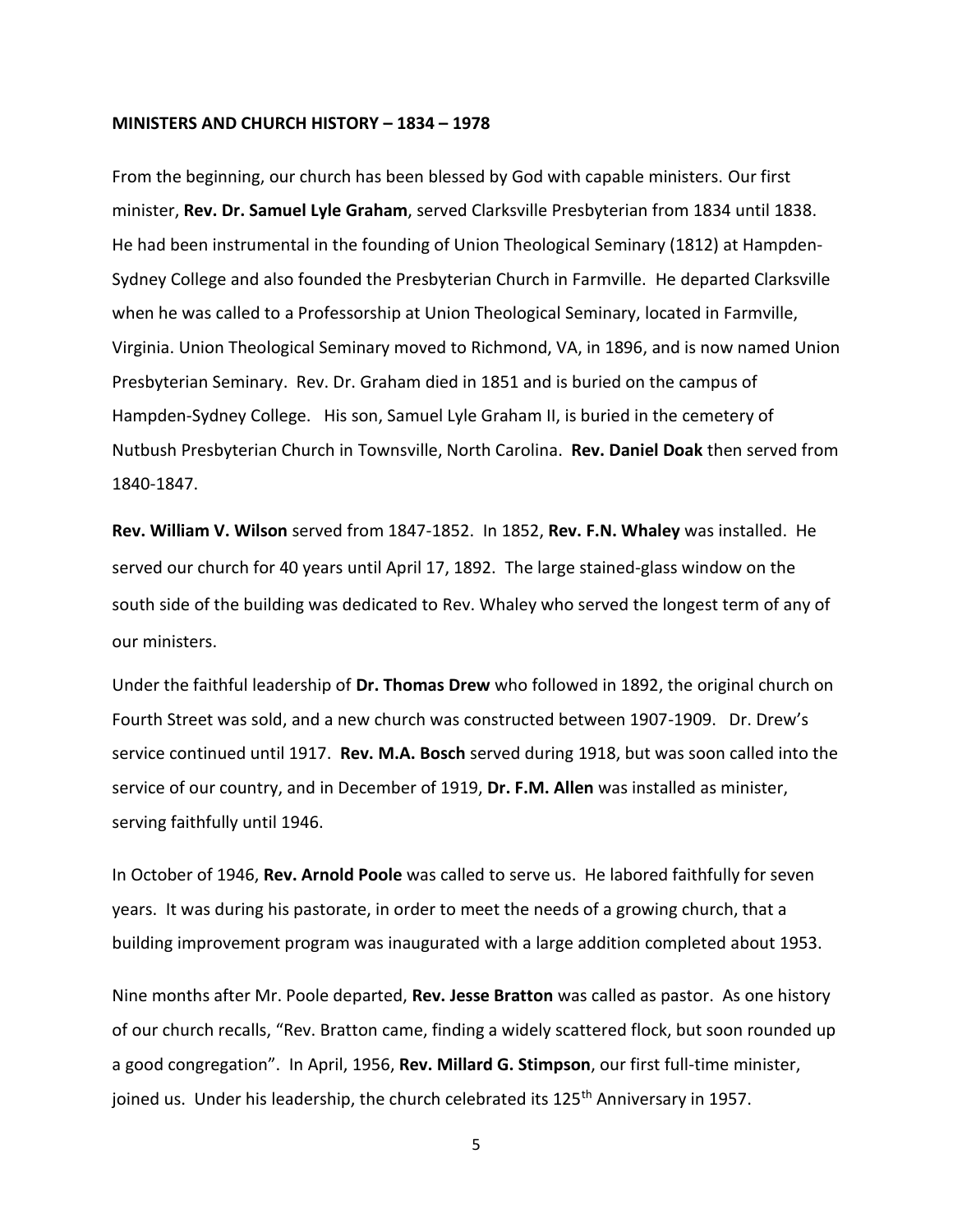In April of 1962, Rev. Stimpson departed and was succeeded by **Rev. William B. McSwain** in February, 1963. He served until September of 1964.

The year 1965 was rich and full for our church. A call was extended to **Rev. Ronald Glover** to be our pastor. During that year, the nursery was refurbished, and the church grounds were improved. A milestone was reached in 1969 when Mrs. Margaret English was elected the first woman to serve the church as a Deacon.

Rev. Glover was succeeded by **Rev**. **Dwight O. Christenbury** in January of 1970. Under his leadership, air conditioning was installed in the sanctuary, and work was done in the church fellowship hall which was in the basement where present classrooms are located. In 1972, Mrs. Hazel Wimbish was elected and installed as the first woman Elder. Church membership was 76.

In 1974, Rev. Christenbury resigned as pastor. He was succeeded two years later by **Rev. Gary Aven** who served us faithfully until 1978.

#### **RECENT CHURCH HISTORY – 1979-2022**

**Rev. Ronald L. Obenchain** was called to the Clarksville Presbyterian Church in July of 1979. Rev. Obenchain established a prison ministry and worked with neighboring churches in ecumenical efforts. The church undertook the sponsorship of the Pham family in 1979-80, refugees from Viet Nam, through the Refugee Resettlement Program. This entailed arranging housing, food, and other assistance during the three months that the family remained in Clarksville. With an emphasis on the nurturing of programs for children and youth, the youth ministry program was expanded, there was a Children's Choir, a very active Sunday School, Vacation Bible School, and a 26-week confirmation class with fourteen participants. "Kids of the Kingdom" met weekly, and the Obenchain family held open houses at Christmas and Easter. The manse was sold in 1980, and the church began including a housing allowance for ministers rather than being encumbered with maintenance of a manse. The election of Deacons at Clarksville Presbyterian was eliminated. In 1983 there was a merger of the [Presbyterian Church](https://en.wikipedia.org/wiki/Presbyterian_Church_in_the_United_States) in the United States,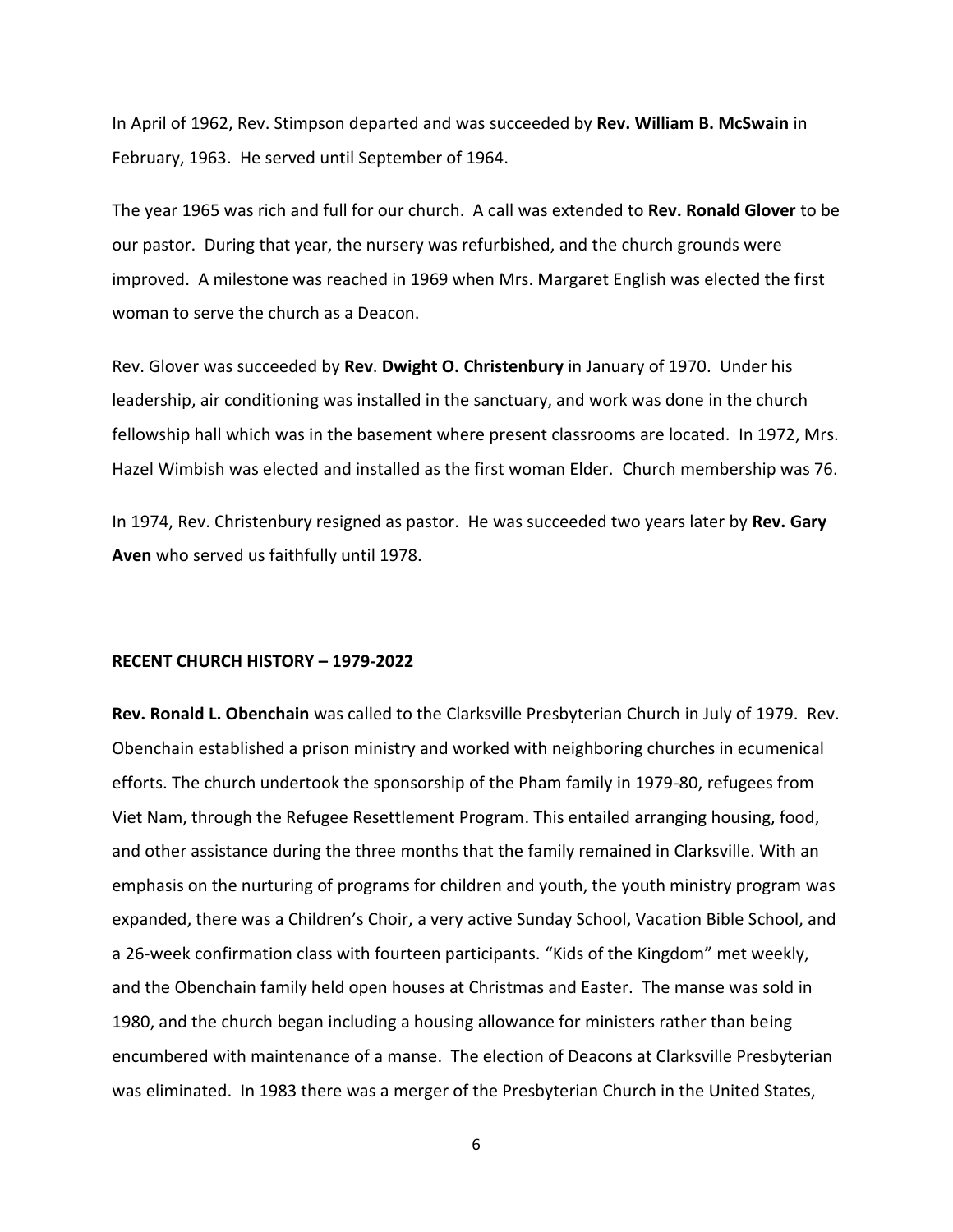whose churches were located in the [Southern](https://en.wikipedia.org/wiki/Southern_United_States) and [border states,](https://en.wikipedia.org/wiki/Border_states_(American_Civil_War)) with the [United Presbyterian](https://en.wikipedia.org/wiki/United_Presbyterian_Church_in_the_United_States_of_America)  [Church in the United States of America](https://en.wikipedia.org/wiki/United_Presbyterian_Church_in_the_United_States_of_America) whose [congregations](https://en.wikipedia.org/wiki/Church_(congregation)) could be found in every state. Clarksville Presbyterian became part of the Presbyterian Church of the United States of America, PC(USA), at this time. The Presbyterian Women were organized into two circles, and the "Tables of Eight" fellowship program was inaugurated. The Ecumenical Palm Sunday walk on Virginia Avenue began. The YMCA operated an Early Learning Center in the church basement during 1987-1988. In 1993, the YMCA leased the Balmer Building for gymnastics classes which continued through 2017. Clarksville Presbyterian held its 150<sup>th</sup> Anniversary with a celebration on July 11, 1982. Rev. Dwight Christenbury returned as the guest speaker.

In 1993, Rev. Obenchain departed after fourteen years, and **Rev. William B. Young** served as an Interim Pastor, helping us through the transition period.

**Rev. Eric T. Myers** was installed in 1995 and served until August of 2001. It was during this time that the church built the most recent addition. This vision for the future evolved from a desire to serve both the community and the church. Average age of the congregation was 44 in 2000. In 2002, Rich Henderson was sponsored to begin his study to become a Certified Lay Pastor. Family and youth events continued with Advent Workshops, Terrific Tuesdays fellowship, and Christmas plays. The ecumenical Vacation Bible School, in cooperation with the Baptist, Methodist, Catholic, and Episcopal churches, began meeting in the evenings. The church hosted "Nails and Sails", a mission program from Camp Hanover. Campers were based at Presbyterian Point Camp for projects and sailing, but returned to spend the nights in the Balmer Building and were hosted for dinner by church families. Hat Creek Retreats were initiated for families, continuing until 2019. During Holy Week, the Maundy Thursday service included foot washing, and Great Easter Vigil was celebrated on Saturday night.

**Rev. Benjamin Williams** served as an Interim Pastor from June through October, 2003. He was energetic, played the guitar, and continued the momentum for the youth activities.

In November of 2003, **Rev. Dorothy S. Finn** was installed as the church's first female pastor and brought a welcoming atmosphere to the congregation. In the community, the number of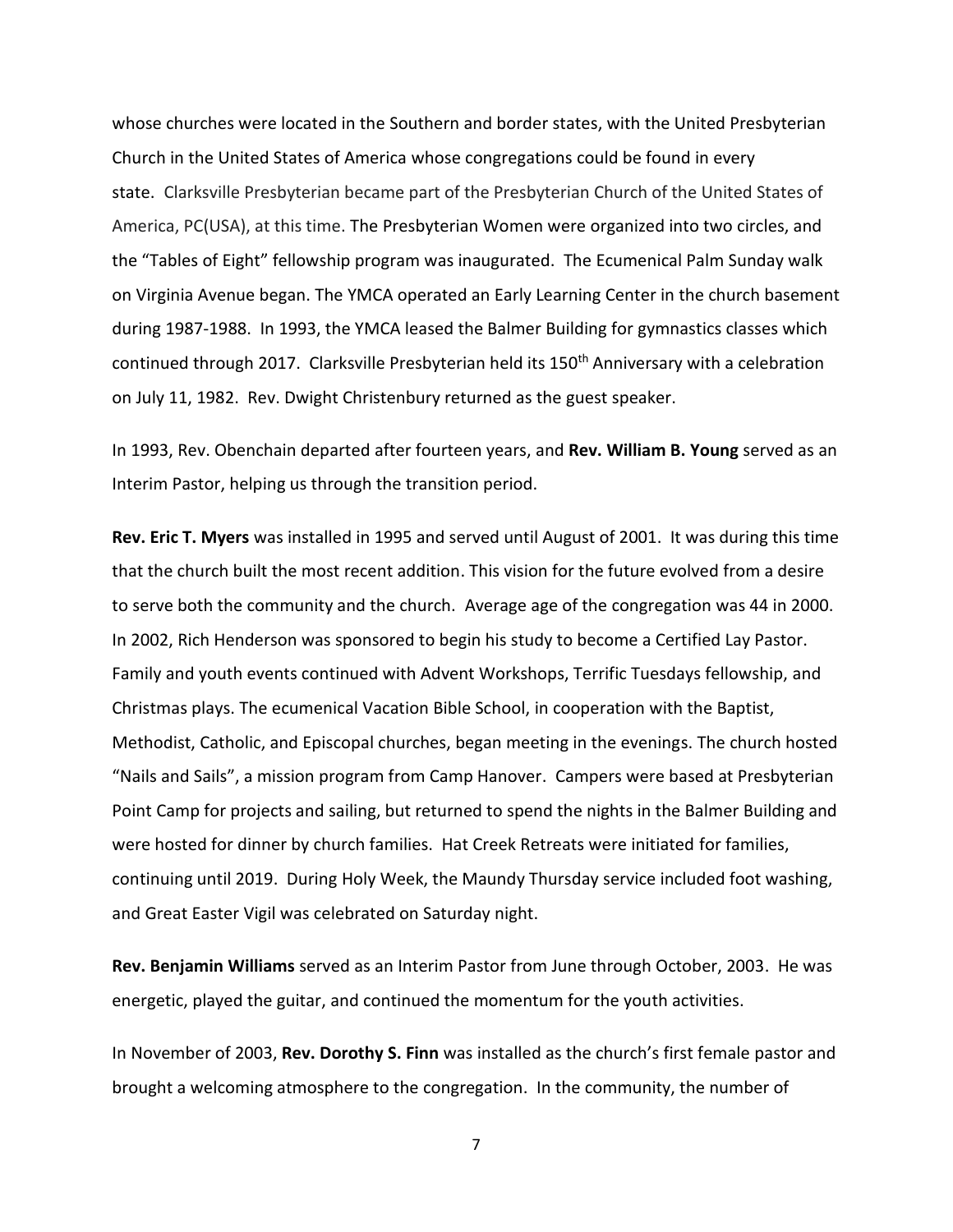families dwindled with the closing of Burlington Industries and the Russell Stover factory. The youth combined with the Methodist youth, calling themselves "JUMPY", and for a short time with the Episcopal youth, "JUMPEY". Rev. Finn initiated a regular lunch program for single and widowed women of the church and community. Membership was 137 with average attendance of 65 (25 members were under the age of 25, and 30 were over the age of 65.) The new church sign was installed and dedicated in 2006. Sadly, in 2006, Rev. Finn was diagnosed with cancer and died in 2008. During those difficult two years, the congregation responded lovingly by providing transportation, home care, assistance with medical expenses, and great understanding during this difficult time. The Presbytery provided assistance through the Christmas Joy Offering.

**Rev. Judy Stanley** served as an Interim Pastor during and immediately after Rev. Finn's death, followed by **Rev. Kim Steinhorst**, also an Interim Pastor**.** 

In 2010**, Rev. James Moss** was installed as pastor, serving through 2016. His family included two young boys. The number of families moving into Clarksville continued to decline, but the JUMPY youth group held regular meetings and programs on Sunday evenings. Rev. Moss played the guitar and was instrumental in the formation of an ecumenical singing group, called One A-Chord which performed at local churches. Under his direction, the aging congregation held together. When Rev. Moss was called to start a new church in South Carolina, **Rev. Jonathan Barker** served as an Interim Pastor from 2017-2018. He kept the church together by continuing existing programs and helping with our Search Committee process.

**Annette Eckerd Goard** was ordained at Clarksville Presbyterian Church on September 23, 2018, and was installed as our current pastor. Membership has grown to 107 under her leadership, particularly notable during the Pandemic closure of the church building from March, 2020, through March, 2021.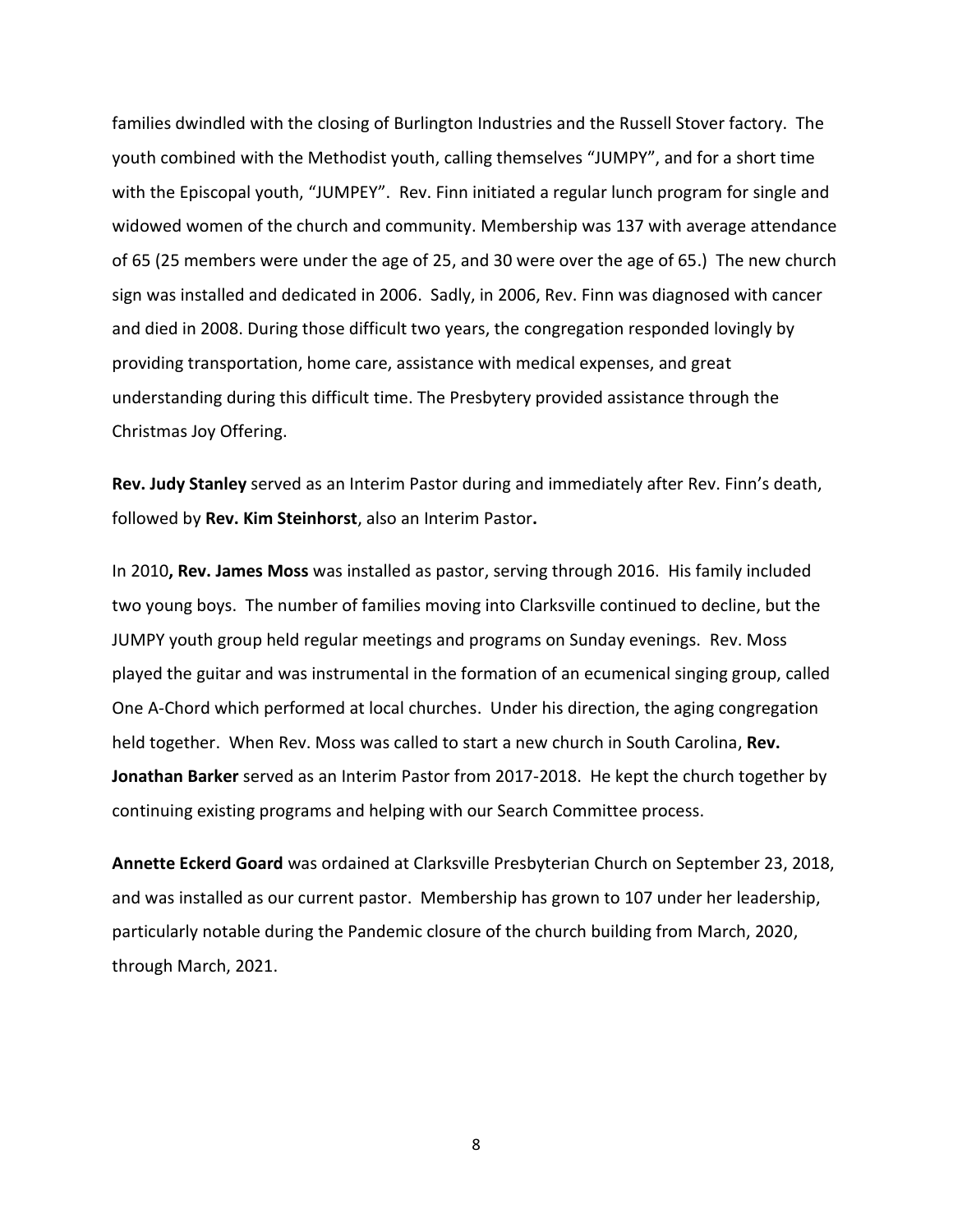#### **THE PANDEMIC – 2020-2022**

When the Session voted to temporarily suspend in-person worship and all other meetings and activities in March of 2020, it was thought that the closure would last for a matter of months. Rev. Goard was adamant in proclaiming that the church was not closed, only the building. "The people are the church," she assured us. In spite of the closure and restrictions, virtual services continued every Sunday, with an audio service posted on the website. After several weeks, with the talent and persistence of Carol Henderson and Donna Pool, an abbreviated YouTube service was also posted weekly. An evening devotion five nights each week was recorded by Rev. Goard and was well-received by the congregation. With her encouragement, the congregation adapted to the use of technology for Adult Sunday School, Men's Bible Study, meetings of church committees, and Session meetings, enabling the important organizational activities of the church to flourish. Families of the congregation were assigned to Session members for regular communications, and most were able to return to in-person worship when restrictions were lifted. During the two years of the Pandemic, fifteen new members were received into the church, a notable accomplishment. Working under Covid restraints, members continued to be involved with the Clarksville Food Pantry and Backpack buddies, and all of our local, national, and international missions were served. The congregation was encouraged to receive vaccinations, and the majority complied. Gradually, with prayer and planning, there was a return to in-person worship with masks, social distancing, hand sanitizing stations, and other adaptations. Palm Sunday and Easter of 2021 were glorious occasions when we met in the sanctuary for the first time in a year.

#### **SENDING FORTH**

We are especially thankful for those who have been sent forth from Clarksville Presbyterian to serve the church. Richard Henderson is currently serving as a Commissioned Lay Pastor for the Presbytery of the Peaks. Jeff Kackley, a former member of Clarksville Presbyterian, graduated from Columbia Theological Seminary in 2003 and now serves as Pastor at Dorchester Presbyterian Church in Summerville, SC. Katie O'Brien Broome served in the mission field in Australia and the Czech Republic. In addition, the 1982 church history noted that these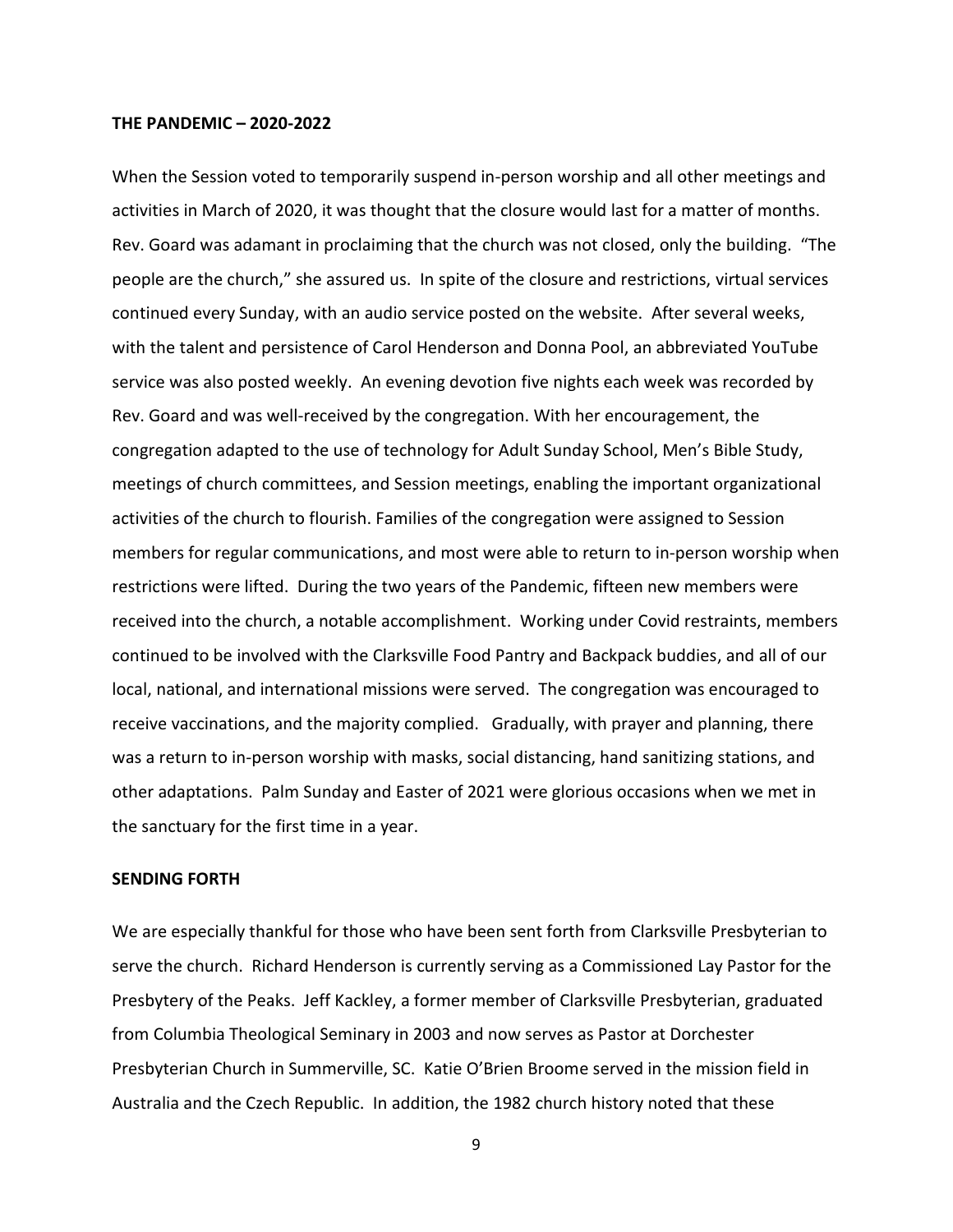"children of the church" had joined the ministry: James A. Marrow, Jr., Robert Vaughan, George Moore, and Donald Morrison.

#### **MISSIONS AND SERVICE**

Clarksville Presbyterian Church has, throughout our history, had a heart for missions and Christian service -- local, national, and worldwide. In 1996, the church was the grateful recipient of a significant endowment from the Trust of Lillian Hooker. The Fund, which is strategically invested for growth, is earmarked for mission and outreach, preferably for handson service, and the endowment continues to grow to continue missions in the future. The Mission Committee carefully considers the allocations each year from the Hooker Fund, and Session approval is required for distribution.

**Hunger Action** Historically, the church has participated in community efforts to provide clothing, food, assistance with rent and utility bills, gleaning, and home repairs for local families in need. In the 1990s, Project Care-For was formed by a group of churches and incorporated as a separate 501(c)3 not-for-profit organization. Eventually, funding became scarce, and services were reduced to a room in the Community Center called the "Food Pantry" which provided access to used clothing and a small allocation of non-perishable food for needy families. In 2016, the Food Pantry was reorganized by several community leaders who were able to access funding sources and to enable it to grow into a highly successful organization, still under the auspices of Project Care-For. Through the generosity of local churches and donors, and in partnership with Virginia FeedMore, Food Lion, and Dollar General, the Pantry recorded 2,321 visits in 2021. Dozens of local volunteers serve in various capacities to keep the Pantry open two mornings each week to meet the needs of families in western Mecklenburg County. The current President, Jessie Ruff, and Past President, Robert Thaxton, are members of Clarksville Presbyterian, and many other church members provide leadership and service to the organization.

In 2013, Dottie Thaxton, along with Deacon Everett Burwell of Wharton Memorial Baptist Church spearheaded the launch of a Backpack Buddies program to provide bags of non-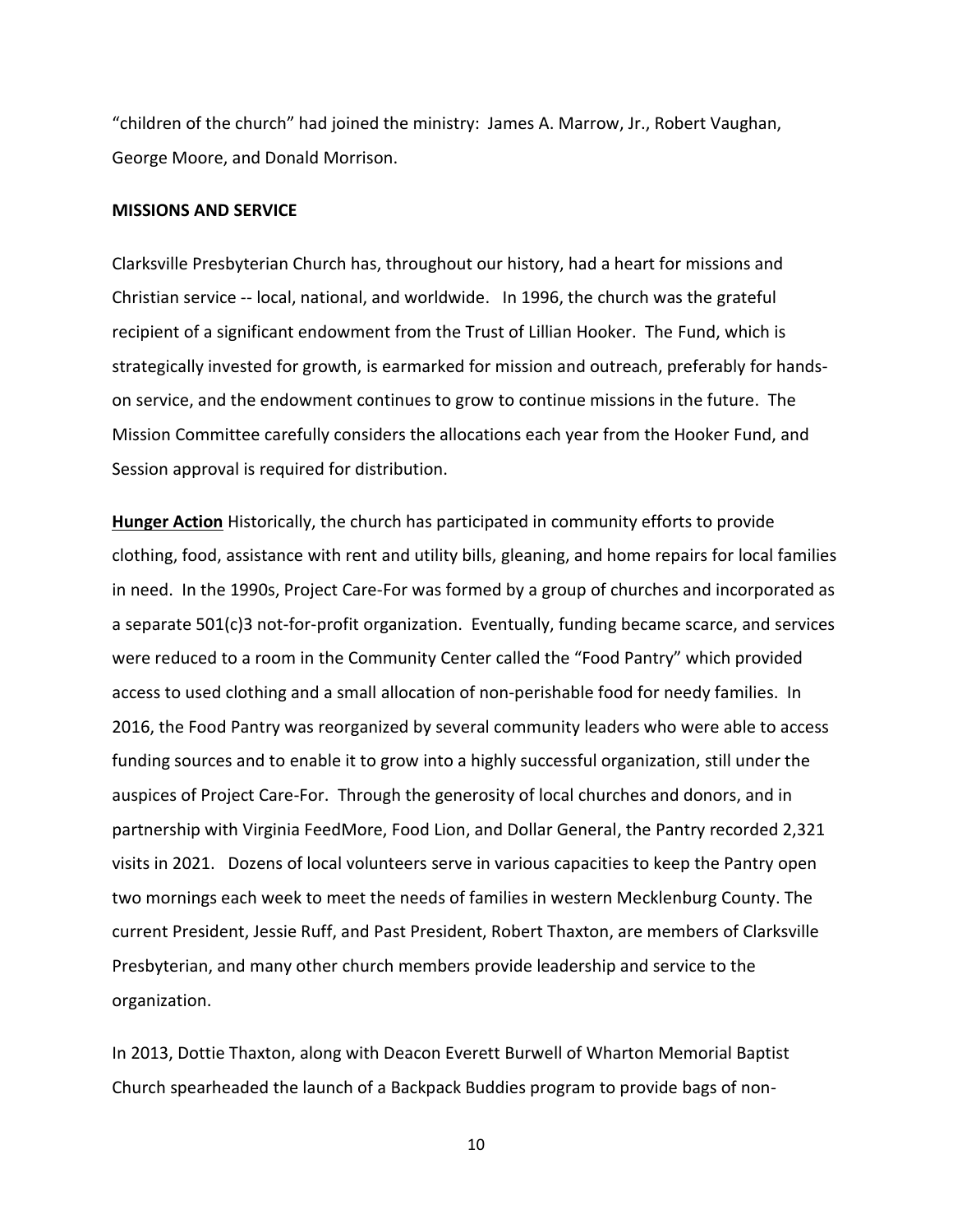perishable food each weekend for children at Clarksville Elementary, designated by the guidance counselor as food insecure. This program grew to be an ecumenical community ministry involving ten churches and organizations and serving up to 120 elementary and 50 middle school students each week throughout the year. A room of the Balmer Building is equipped with shelves for the food items and serves as the packing center for three churches. Leadership for Backpack Buddies has continued to be provided by Clarksville Presbyterian with Linda Messier as chair.

Clarksville Presbyterian became a Certified Hunger Action [Congregation](https://www.presbyterianmission.org/food-faith/hungercovenant/) in 2018**,** covenanted with other congregations in the PCUSA Presbyterian Hunger Program to help alleviate hunger and eliminate its underlying causes. The church was featured in "Backpack Buddies to Living Wages", published by PC(USA), June 24, 2019.

**Haiti Mission** A special interest in the country of Haiti began in 1997 when Jeff Kackley was sent on a research trip. In 1999, Conrad Bowlin, Michael Bowlin, Ann Smith, Tim and Judy Hooker, and Jeff Kackley made the first mission trip to Haiti. In 2016, another mission team consisting of Jessie Ruff, Robert Thaxton, Kate Peters, Jean Pagerie, and Marty Bowlin, traveled back to Haiti to work at the Yahve-Jire Children's Foundation Orphanage. The close relationship that developed between our church and the orphanage under the directorship of Chedlin Jutinvil has grown deeper each year as we have provided financial support and welcomed Chedlin for visits when he travels to the US.

#### **Youth Mission Trips to Covington, VA**

In the summer of 2003, Jessie Ruff led the first group of youth to Covington, Virginia, to participate with other church youth groups in making home repairs in the area. After that three-day experience, the mission trips expanded to full week trips to Covington in the summers of 2004, 2005, and 2006, led by Rich Henderson, Robert Thaxton, Dottie Thaxton, Rev. Dorothy Finn, Nancy Heath, and Frank Ruff. The project was led by Rev. Gary Marshall and his wife, Lisa, who had been classmates with Rev. Finn at Union Theological Seminary in the 1990s. Youth and chaperones were housed at the Episcopal Boys Home; meals were provided by area churches; and there were programs of worship and fellowship with other workers.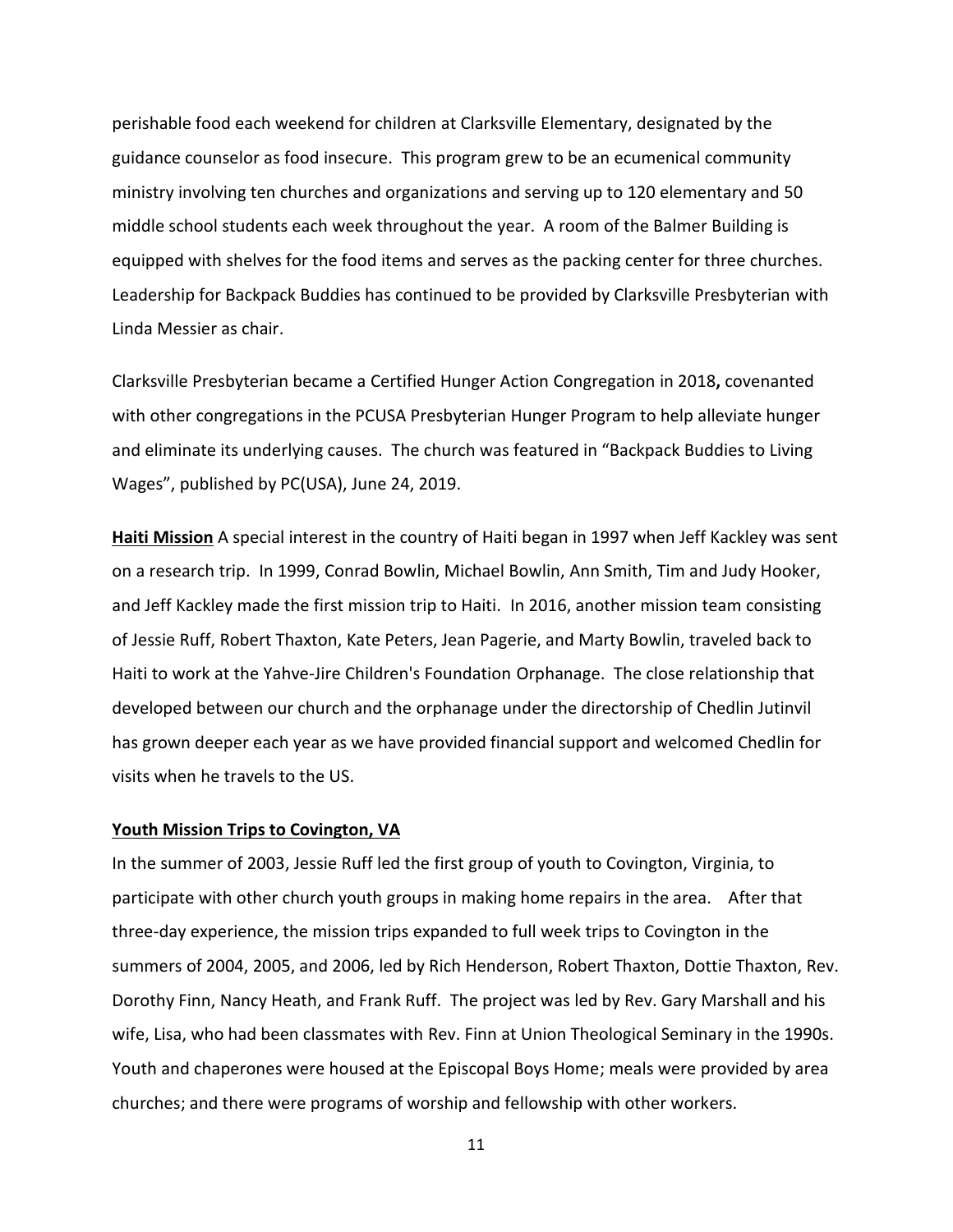#### **Thailand Mission**:

For many years, Clarksville Presbyterian maintained a covenant relationship with our missionaries in Chiang Mai, Thailand, Andy and Ellen Collins. The Collins family is partnered with the country's largest Protestant church, the Church of Christ in Thailand (CCT). They have worked with the CCT's Christian Communications Institute, a ministry that shares the Christian message through Thai music, dance, and drama. Since their return to North Carolina during the Pandemic, they are working with programs for Afghan refugee resettlement while discerning their next call.

#### **Mission Projects**:

Throughout the history of Clarksville Presbyterian, the congregation has continued to participate in CWS Blanket Sunday and Health Kits, Two Cents a Meal, One Great Hour of Sharing, and the Joy Gift Offering. Vacation Bible School has continued until the Pandemic with ecumenical participation. In the summer of 2019, a one-week day camp, Camp Peaks, was offered to community children. Other missions have included Christmas and Thanksgiving baskets for needy families, Operation Christmas Child, Christmas gift collections for local families, services for migrant workers, prison ministries, AA, and other refugee services. In 2021, the church, through the Hooker Fund, made a large gift to Massanetta Springs Conference Center to support resettlement efforts for Afghan refugees through Church World Service.

Over the last decade, the church has maintained a strong connection to Clarksville Elementary School and Bluestone Middle School. Under the auspices of the Mission Committee, the church regularly collects school supplies, snacks, and personal hygiene products for distribution to needy students through the guidance counselors. Annual contributions are provided to the Middle School for Secret Santa to buy basic clothes for needy kids at Christmas. Literacy has been a major focus with the church providing a picnic at a local park for accelerated readers at Clarksville Elementary and with financial contributions for books for Book Harvest and the Dolly Parton Imagination Library. In March of 2022, the men of the church initiated Storytime, a weekly program of reading with pre-schoolers.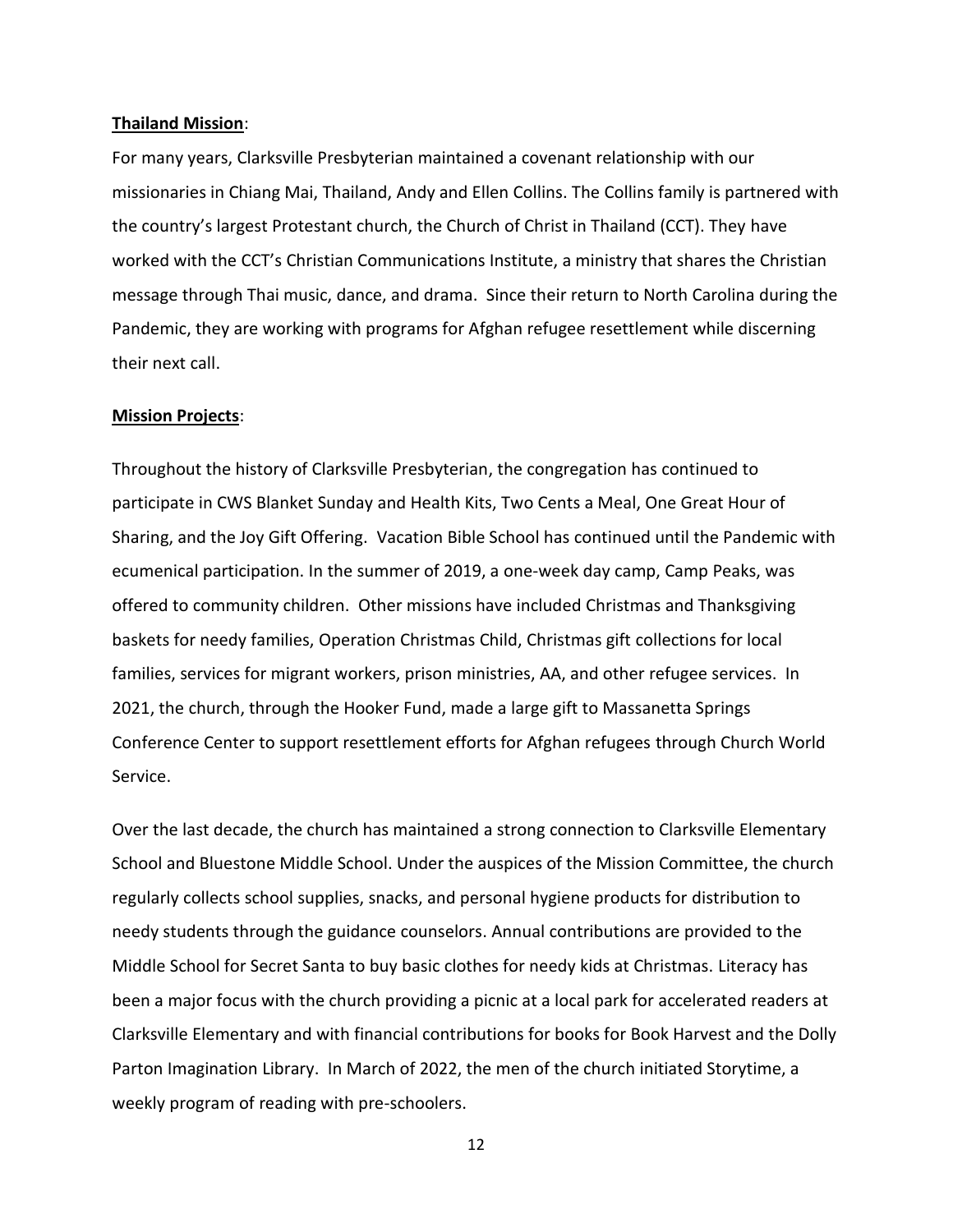As we reflect on 190 years of ministry in the name of our Lord Jesus Christ, we thank God for calling us together and using us to proclaim the Gospel and to be living witnesses for Christ in this community.

#### **FELLOWSHIP AND OTHER TRADITIONS**

From the earliest Session minutes and notes of the Women's Auxiliary, there are descriptions of potluck dinners, picnics, women's teas, and Sunday School parties, demonstrating that Christian fellowship has always been an important part of our community of faith. In the 1980s and early 90s, there were glowing reports of Terrific Tuesdays, youth retreats and mission trips, and the initial Family Retreats at Camp Hat Creek, a tradition that endured until the Pandemic. An active Fellowship Committee in more recent years has organized monthly lunches or dinners with themes of Beans and Jeans, St. Patrick's Day, Shrove Tuesday Pancake Suppers, and Cinco de Mayo as well as church picnics at least twice a year. "Tables of Eight" and "Divine Dining" were opportunities for small groups to gather in members' homes for special meals. Fellowship was most missed by our congregation during the two-year period of the Pandemic where we were unable to gather or were required to keep distances.

Ecumenical gatherings for Palm Sunday Processionals, Easter Sunrise Services, Wednesday services with light lunch for Lent and Advent, World Day of Prayer, vigils, and other cooperative projects and services have brought us together spiritually as a community.

#### **MUSIC**

#### Instruments:

Music has played a fundamental role in the life of Clarksville Presbyterian. Previous historical notes indicate that there was a small pump organ in the sanctuary, perhaps from the time of construction in 1909. The Session discussed in 1970 the disposal of that old pump organ, which was not resolved, so it remained on the property for an indeterminate time.

A Steinway Model K-54" upright grand piano is currently in the Fellowship Hall, dated at approximately 1913. It was possibly the original piano in the church which was completed in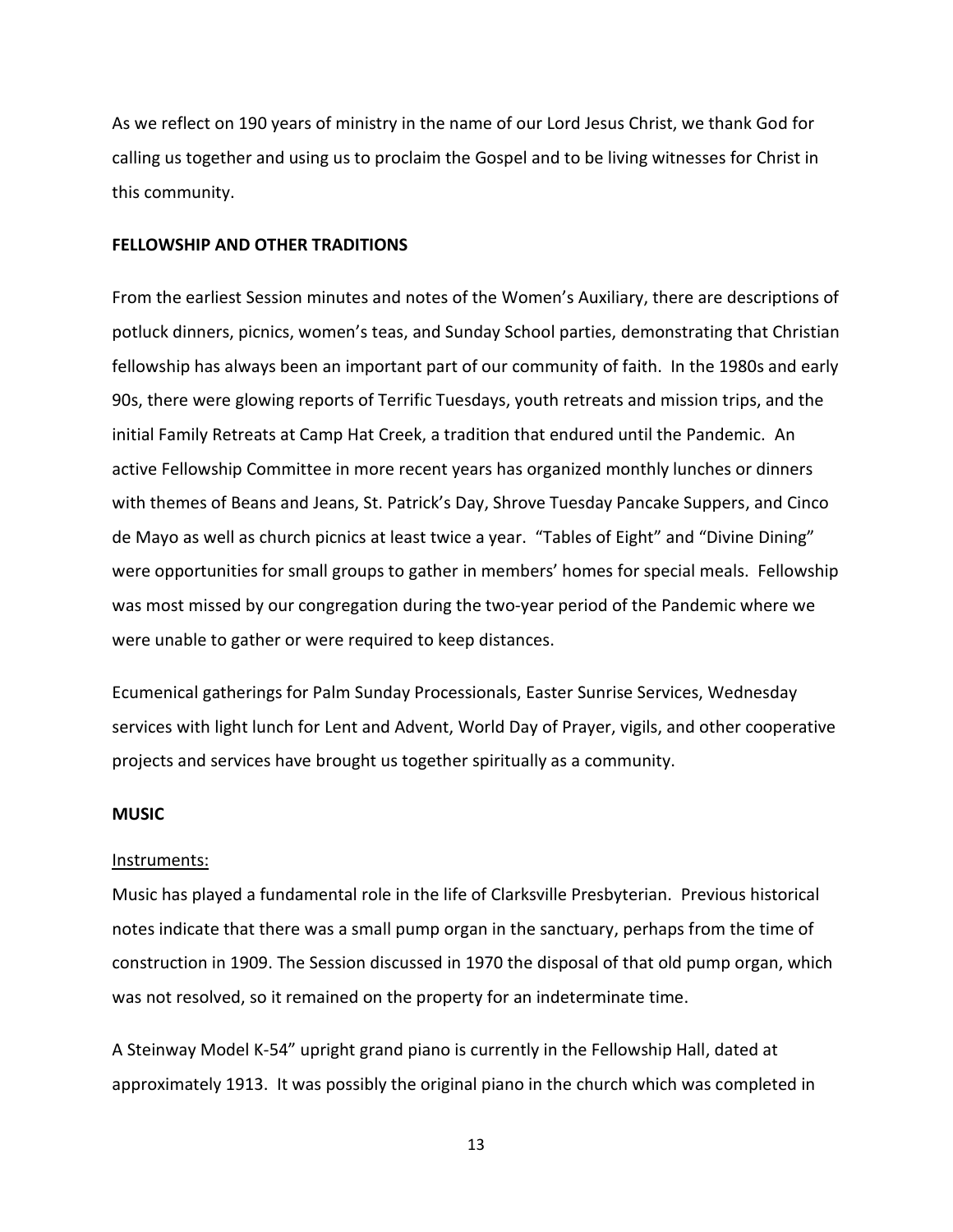1909. If it was in good condition, it would be extremely valuable. Unfortunately, the piano has been neglected over the years, and the cost of renovating would be excessive.

In 1946, a new Hammond organ was purchased, and Mrs. Poole, the minister's wife, served as one of the organists. It was replaced in 1985 by an Allen 2010 organ at a cost of \$15,500. At the organ dedication on November 3, 1985, a concert was presented by Ralph Schwarz, Margie Miller, and Margie Spence. It was projected that the replacement cost in thirty years was likely to be as much as \$30,000, but the 2022 organ cost was many times that figure! The old organ was donated to Union Chapel Baptist.

In 1973, a new Kimball piano was purchased from a fund established in memory of Mrs. W.C. Daniel. In 2019, it was donated to the Ruritans and replaced by a Story & Clark piano donated by Camille Lambe of Cary, NC. On Nov. 14, 1999, the Yamaha piano currently in use in the sanctuary was purchased at a cost of \$8100.

In 2019, Carol and Rich Henderson donated a Charles H. Stein, Model S- 5'2" grand piano for the Fellowship Hall. It was made in Chicago in approximately 1924-1925 and located in the home of Elsa and Carl Becker, Carol's grandparents.

By 2021, it became obvious that the old 1985 Allen organ was outmoded and that repairs with rebuilt parts could not last much longer. Computer technology had grown exponentially, and the decision was made to launch a capital campaign in 2022, branded as "New Sounds – Growing in God's Grace" for the purchase of a new organ and a full-function sound system with individual personal hearing devices. The campaign was run successfully, and the new Allen GX350 Organ with Apex Technology is scheduled for arrival in mid-summer, 2022.

#### Vocal Music:

Choirs and hymns sung during worship are frequently mentioned in Session minutes and other records. Throughout the years, accompanists were usually volunteers, and finding consistent organists, pianists, and choir directors has sometimes been challenging for a small church. During the tenure of Ron Obenchain (1979-93), there were many children in the congregation,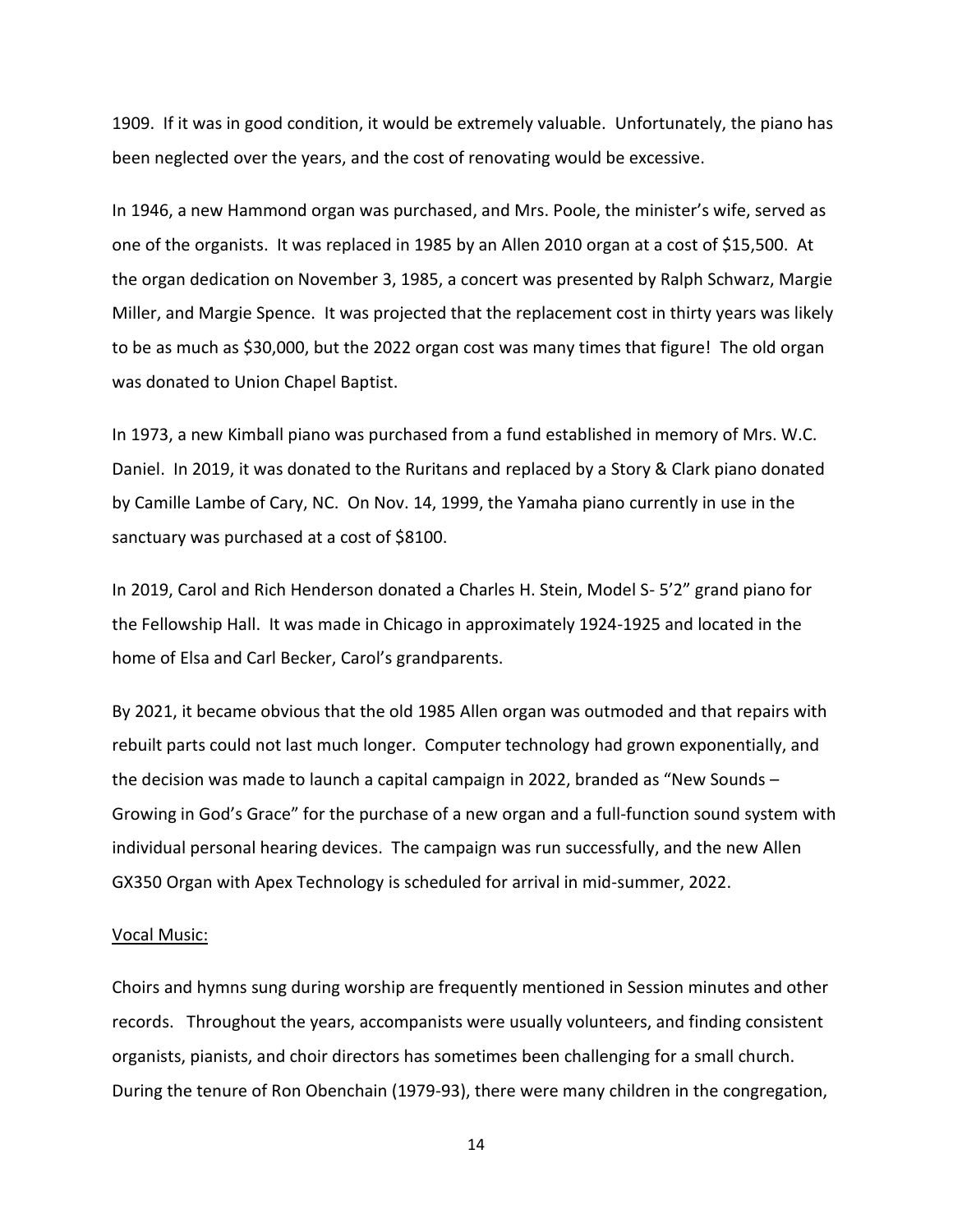and, in addition to the adult choir, there was an active Children's Choir. In 1982, fifteen youth, grades 4-12, sang in the Youth Choir. Jim Moss, pastor from 2010-2016, played guitar and helped to organize a music group with members from Clarksville Presbyterian and Jamieson United Methodist called One A-Chord which performed in various churches in the community.

Rebecca Camblos, a local Special Education elementary school teacher, was the church music director and organist for over 25 years. She planned worship music and played the organ and piano on Sundays. Rebecca retired in 2018 to be closer to her daughter in Richmond.

Church music reached a new level when Carol J. Henderson began work at CPC in 2019 as the Minister of Music and Organist. She started studying piano at a very young age, continued her studies, and received her Bachelor of Music and Masters of Music degrees in Sacred Music at Westminster Choir College in Princeton, NJ. Working closely with our Pastor, Annette, worship services blend liturgies and music with the readings of the day. Improvements in worship participation and choral singing are a positive result of Carol's musical experience and knowledge of church music. A short congregational campaign in 2019 resulted in the purchase of new "Glory to God" hymnals.

#### **PROPERTY**

The congregation of Clarksville Presbyterian met in the homes of members from the time of organization in 1832 until Henry Wood, Esq., offered a resolution in a Session meeting in 1861 to build a house of worship for the congregation. The Session approved a motion that a site be purchased at a cost not to exceed \$4000. The land for the church on Fourth Street was purchased from Silas and Elizabeth Harris for \$470 on April 5, 1861. The building is thought to have been constructed at a cost of \$4,670.

In 1907, Judge Henry Wood, an Elder of the church and son of Henry Wood, Esq., was appointed as a "committee of one" to sell the church on Fourth Street, sell the parsonage on Beauty Street, and purchase property for a new church. On May 9, 1908, it was sold for \$1,000 to J. B. Somerville. The explanation for the much lower sale price was that the building had been constructed using Confederate money and was sold using legal tender, thus the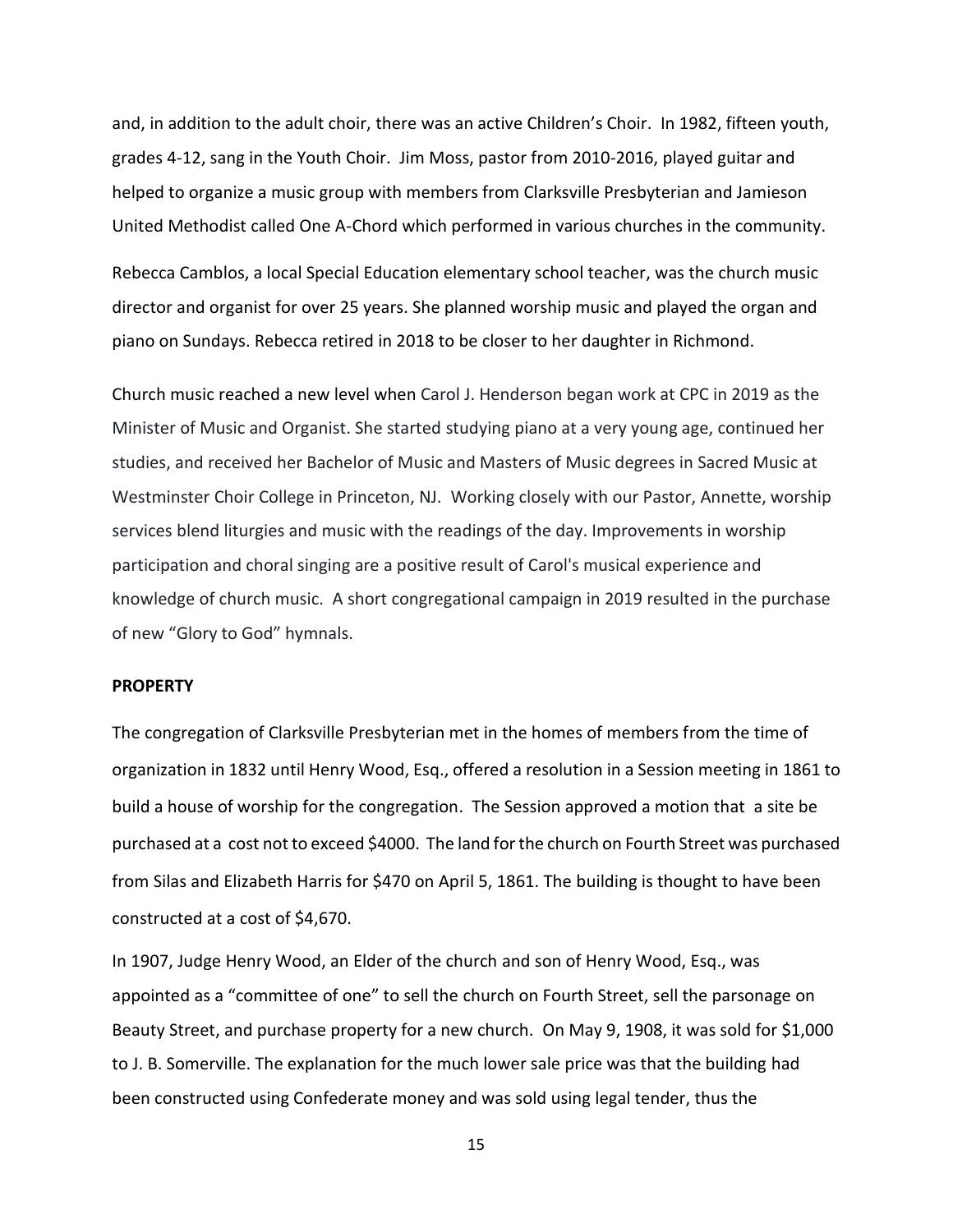discrepancy in price. Mr. Somerville and his wife Nonnie owned the church and property on Fourth Street for three years and were responsible for organizing the new Second Baptist congregation on July 12, 1908. On July 7, 1911, Nannie I. Somerville, executrix of J.B. Somerville's estate, sold the building to two Trustees of the Second Baptist Church, A. D. Williamson and Frank Watkins.

#### Original Construction:

Judge Wood made arrangements to purchase a lot for the new church at a cost of \$350, paid for by the Misses Carrington of Sunnyside (Agnes, Emily, Isabella, and Mildred) and referred to as the Ben Brown lot on Beauty Street (Fifth Street). It was located approximately where 202 Fifth Street is today. It was almost immediately determined that the lot would be too small for the new church. In exchange for a larger parcel which was located adjacent and west of the Russell Furniture Store, Mr. Charles H. Russell, who was also a church member, accepted the Ben Brown lot and \$1000.00 from the congregation. Judge Wood also sold the manse and lot, located at the corner of Commerce and Beauty Street, for \$1500. That house still stands at 311 Fifth Street. With those sales, there was \$4179.95 in the Building Fund for the new church. Members were asked to pledge amounts of \$10.00 - \$100, raising an additional \$1,060. A loan of \$2500 from Charles H. Russell and Virginia Russell was secured by the parcel of land and new church and was repaid with interest on August 1, 1912.

Minutes of the Session and Deacons during those years did not provide much detail, although the cost of pews was noted to be \$570, and furnace, acetylene lights, and sand-finished plastering costs were estimated at \$1394. Roof irons were delayed, but when they arrived at the train depot, the roof was raised and brick work was to be completed in 2-3 weeks. The Ladies Aid was responsible for carpets, memorial windows, choir chairs, maps for Sunday School, shades, and tables. The pulpit has a brass plaque with the engraving, "A Gift of Love from Sunnyside", one of many gifts of furnishings and financial support from the Sisters Carrington of Sunnyside (Agnes, Emily, Isabella, and Mildred).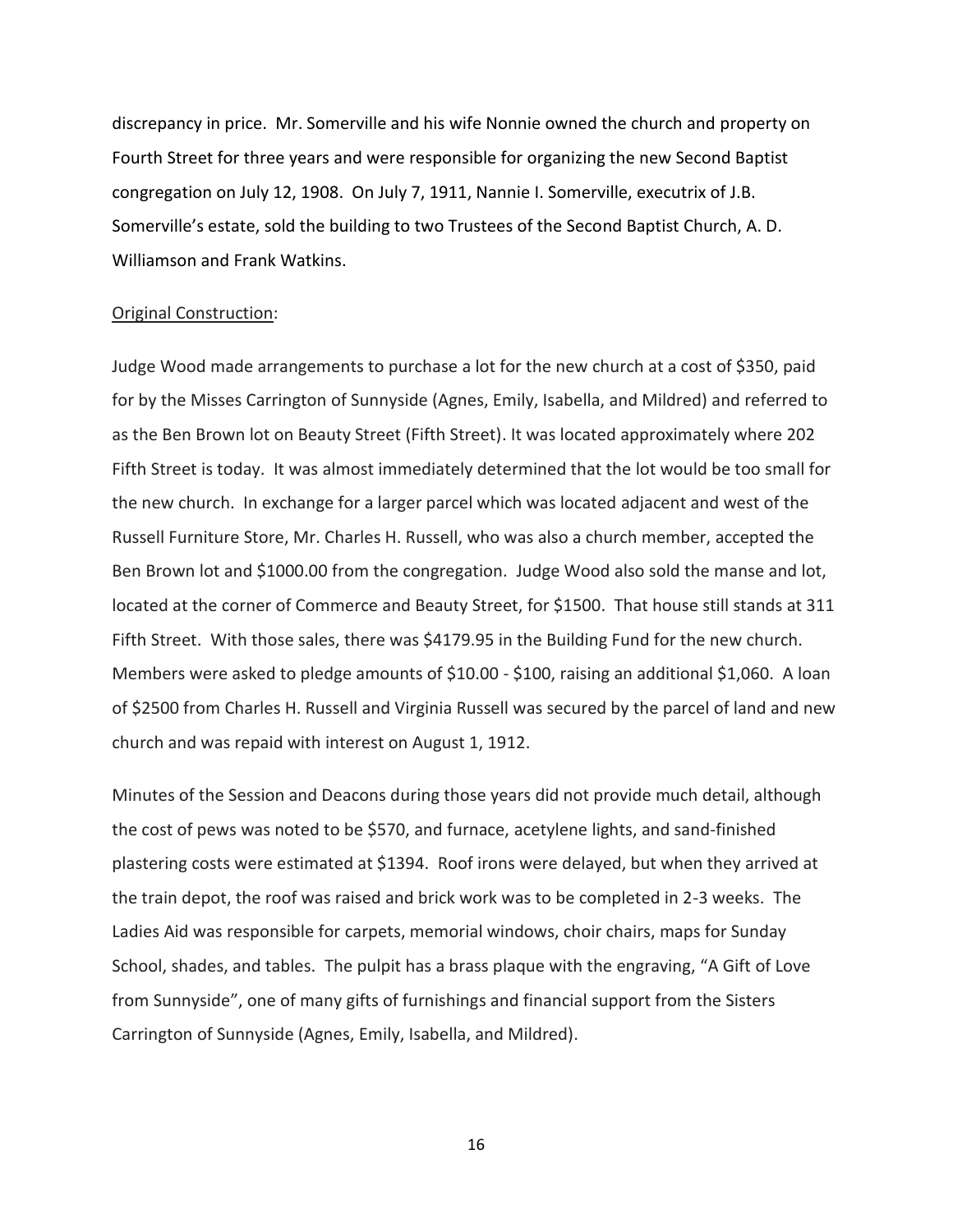During the time of construction, the congregation was displaced and were invited by C.H. Russell to worship in the hall above Russell Furniture next door. Sunday School classes also met weekly in the Russell Furniture Building, and worship was held alternately at Clarksville Baptist and Jamieson Memorial United Methodist sanctuaries. The church was dedicated in 1909. Subsequently, while the Clarksville Baptist Church was building their church, they were invited to share the Presbyterian sanctuary for Worship two Sundays each month.

The current Clarksville Presbyterian Church property is made up of five smaller parcels which were acquired by gift, purchase, and exchange between 1909 and 1992.

#### Building Additions

From 1940-1959, there were substantial changes and additions to the original church building. Session minutes, church histories compiled by the Women's Auxiliary of the Church, and 1950 blueprints are not clear on exact years of completion of each addition. In about 1940, a small addition was made on the east side of the church to allow an extension for the choir loft behind the pulpit and a small hallway. In 1946, "to meet the needs of a growing congregation" during the tenure of Rev. Arnold Poole (1946-1954), a program of improvement was inaugurated to add a kitchen, classrooms, restrooms, a parlor and a recreation room. In 1946, the Women's Auxiliary placed a large granite marker outside under the window on Virginia Avenue: "Presbyterian Church, Organized 1832, Rebuilt 1909".

On January 29, 1951, a \$12,000 bond was secured by a lien on the church property, payable at \$1500 per annum at 4% interest. The property at this time was valued at \$27,500. By 1959, three classrooms, a minister's study, a large basement fellowship room, two restrooms, a kitchen, and a new heating system were completed. The Women's Auxiliary equipped the annex, paid for the new Hammond organ, and had the entire interior of the church redecorated.

#### Property change #1:

On October 30, 1951, Charles and Louise Russell donated a parcel to the Trustees of Clarksville Presbyterian Church located west of the Furniture Store and adjoining the original church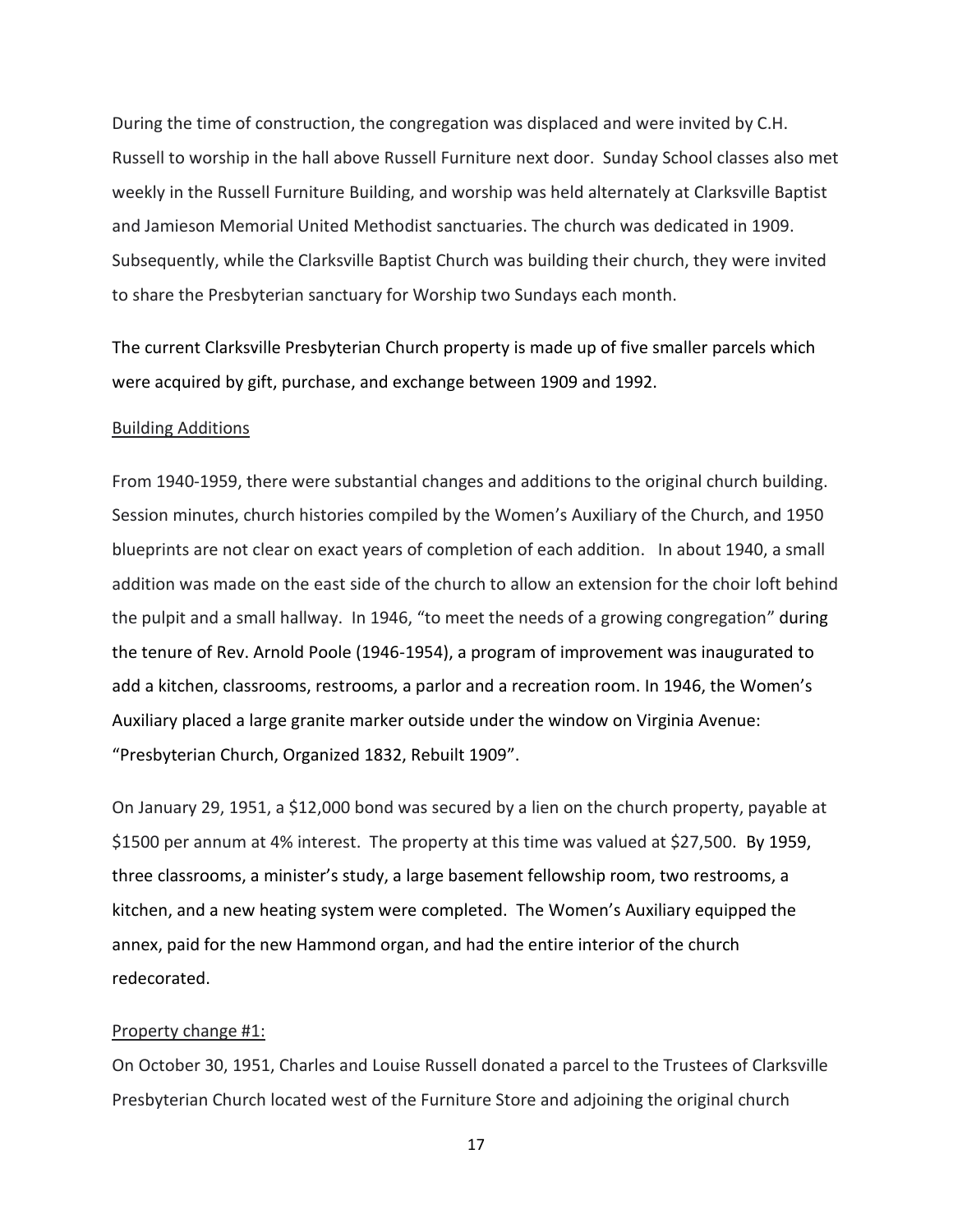property. In addition, R.H. Park and Mary B. Park donated a parcel behind the church which adjoined the Russell property. These transactions provided the property for the new addition which was completed by 1959.

#### Property change #2:

On March 21, 1969, Maude Roberts, a widow, donated a piece of property and her home, located between Fifth and Sixth Street, bordering on the St. Timothy's Episcopal property, with the provision that she could continue to live there. It was not contiguous with the church property.

In 1967, a consultant from the Presbyterian Church Division of Parish Development evaluated the church's location and programs. Because it was hemmed in by Russell Furniture to the east and a service station on the west, with an alley in the back, it was labeled by the consultant as "none-too-attractive and does not stand out as a live part of the community". It was recommended that the church repair structural defects but "no more at this time" until the impact of Burlington Industries can be determined.

The pace of membership development was projected in 1967 study as "possibly as much as 145-150 by 1970 and 190-210 by the end of the 1970s". In subsequent years, opportunities for purchase of adjacent properties made possible the expansion of the physical plant and the beautiful facilities that exist today. Membership did increase due to Burlington, but when it closed in the early 2000s, membership plunged and leveled.

In 1970, the church basement was remodeled into a Fellowship Hall. A kitchen was constructed at the far end of the long, narrow room, with stairs leading down from the upstairs hallway.

#### Property change #3:

On June 5, 1975, Harold and Linda Moore gave Clarksville Presbyterian Church a piece of property which fronted 80 feet on 5<sup>th</sup> Street and connected the Maude Roberts' property with the main church property. In exchange, Clarksville Presbyterian gave to the Moores a piece of property fronting 70 feet on Fifth Street and extended back 105 feet. This enabled both the church and the Moores to have larger pieces of contiguous properties.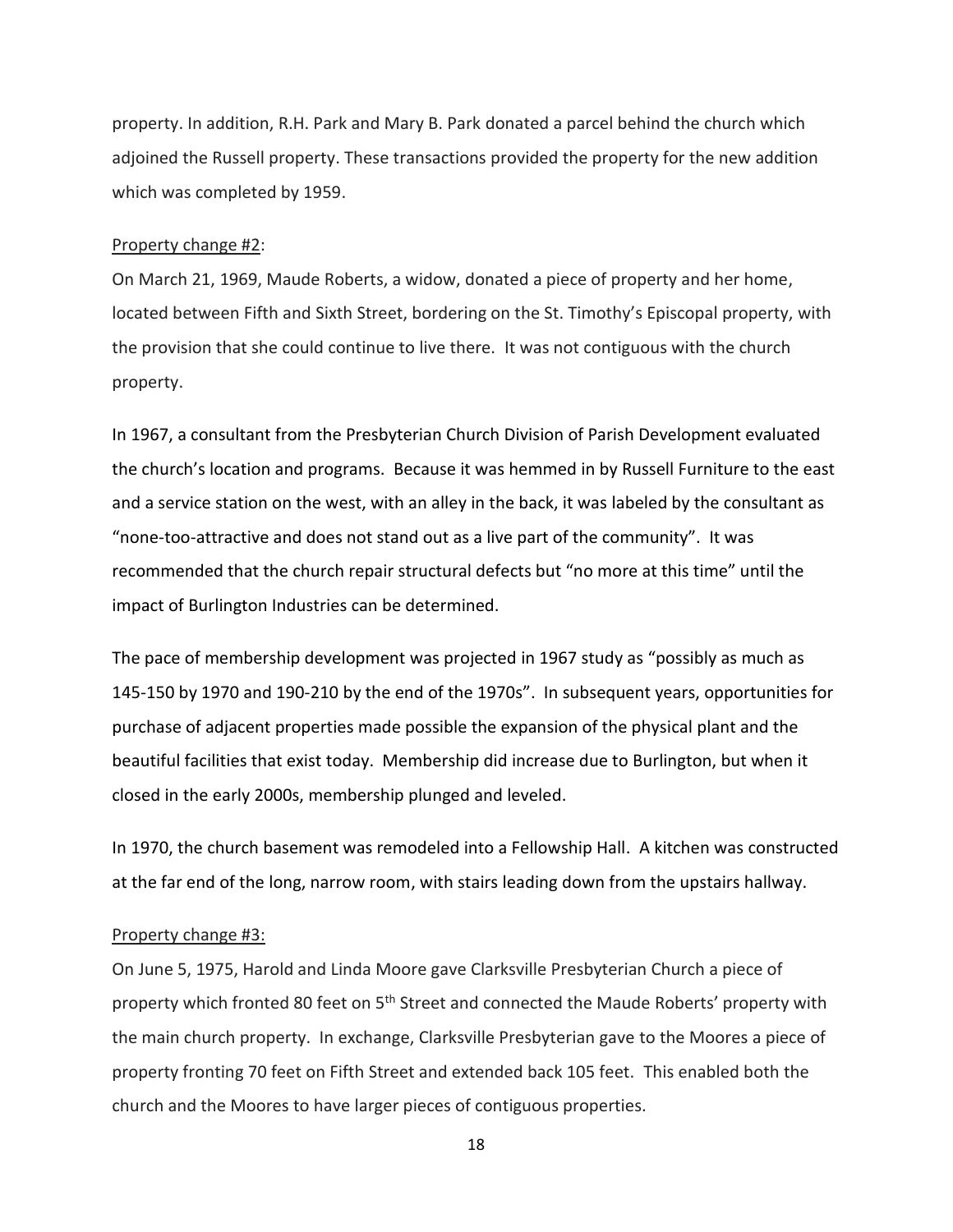#### Property change #4:

On June 7, 1992, Harold and Linda Moore sold their parcel (above) and a metal building to Clarksville Presbyterian for the sum of \$60,000, by note. The former service station was demolished. This parcel fronts 109 feet on Virginia Avenue, continues north on 6<sup>th</sup> Street 247 feet, and east to 5<sup>th</sup> Street where it runs 89 feet south. In 1993, Martha Balmer donated funds for interior improvements of the metal building on Sixth Street, and on August 25, 1996, the building was formally dedicated as the "George Balmer Building of Clarksville Presbyterian Church" in memory of her husband. It was used as a multi-purpose room and a smaller meeting room with kitchen.

In 1995, under the direction of church member, Michael Bowlin, and with the assistance of volunteers, four classrooms and closets were added in place of the existing Fellowship Hall. At that time, fellowship activities were moved upstairs in the large room, using the smaller kitchen.

In 1999, a Capital Campaign was begun under the banner of "Pass the Vision". Ground was broken in 2000 for an addition, extending west from the main church, which included a new Fellowship Hall kitchen, classrooms, and restrooms and storage rooms. The kitchen was donated by Conrad and Peggy Bowlin and Family; Classroom #1 was donated by the Youch Family; Classroom #2 was donated by Milton and Betsy Reid and Family; and the buffet and mirror in the entry way was in memory of Greer McDowell Jones by Virginia Hager Jones. The building was dedicated on June 10, 2001. The mortgage was burned in March, 2005.

In 2006, three parcels of property in Prestwould were sold which had been previously donated to the church by the Yellman family. These funds were used to remodel the upstairs fellowship hall. The Evangelism Committee, chaired by Robert Thaxton, developed a plan to make the upstairs area adjacent to the sanctuary a welcoming area that would showcase the many facets of the church's outreach and missions. A committee chaired by Sandy Ruble purchased audiovisual equipment, display kiosks, cocktail tables for fellowship, and hanging banners which carried the design of the sanctuary windows. The kitchen, nursery, choir room, pastor's office, secretary's office, restrooms, and hallways also received a facelift. At that time, the room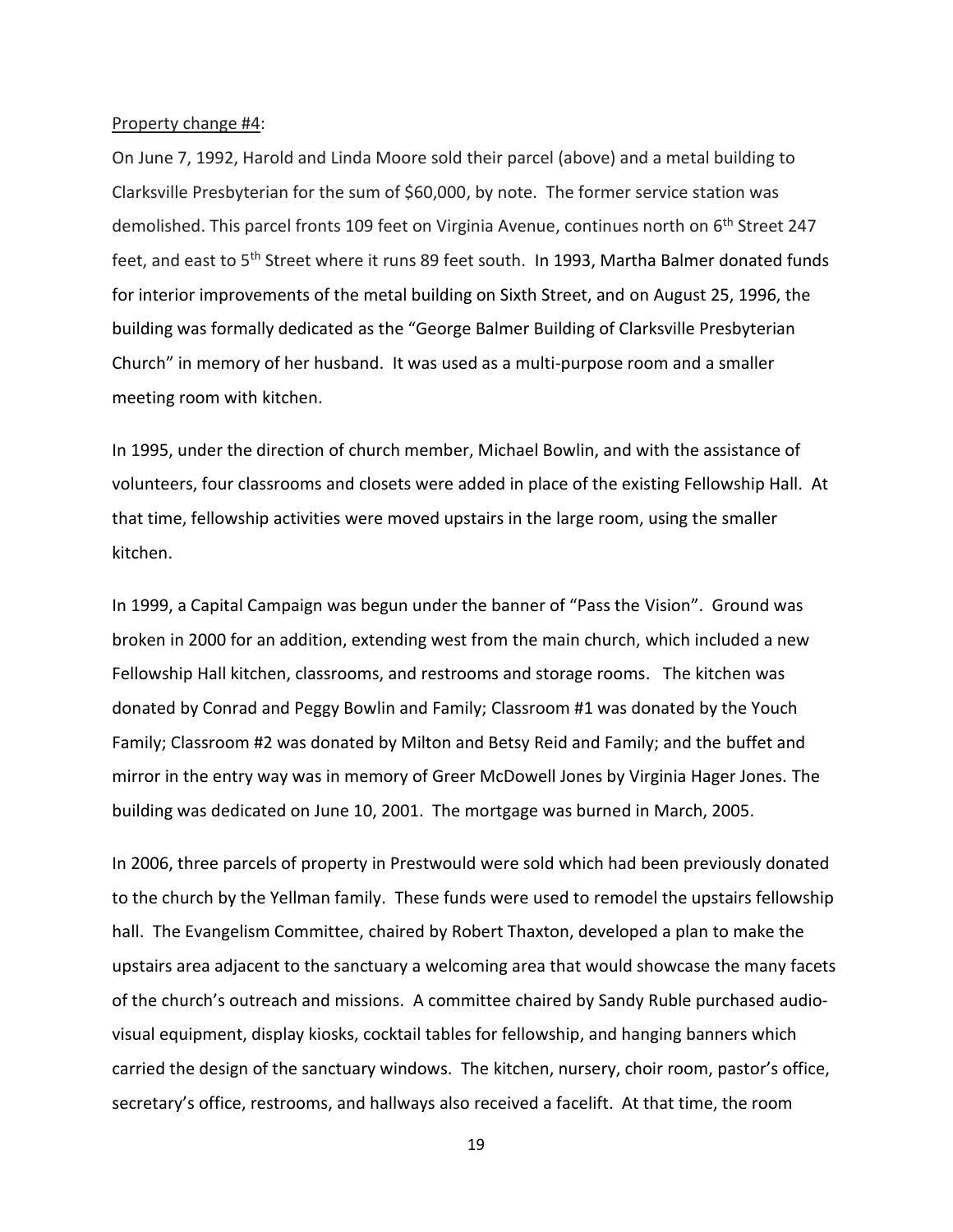adjacent to the sanctuary which was part of the original 1907 church building was renamed "The Upper Room". The outdoor sign was also dedicated in 2006.

#### Property change #5:

On April 14, 2016, Clarksville Presbyterian sold to St. Timothy's Episcopal Church a parcel of .19 acres, with 70 feet fronting on 5<sup>th</sup> Street and extending diagonally toward the Clarksville Presbyterian parking lot. This enabled St. Timothy's to have a back entrance on 5<sup>th</sup> Street.

In 2021, Clarksville Presbyterian completed documents to become incorporated by the Commonwealth of Virginia, and ownership of the five deeds were renamed as "Clarksville Presbyterian Church, Inc." The Deeds are filed with the Circuit Court of Mecklenburg County, and copies are kept in a safety deposit box at Benchmark Bank.

#### **MANSES**

Information about the manses owned by Clarksville Presbyterian is incomplete, but this is known about structures that presently exist:

- 310 Fifth Street It is unknown when this was first purchased as a manse, but it was sold in 1907 for \$1200 and was likely the home of Rev. F.N. Whaley during at least part of his forty-year tenure. It was described as being at the corner of Beauty Street (now 5<sup>th</sup> Street) and Commerce. The existing house dates to 1830 with many additions over the years. The oldest part still has the original fireplace and chimney.
- 703 Virginia Avenue, Clarksville This is the present location of Watkins Cooper Lyon Funeral Home and was used as the church's manse between 1919 and 1946.
- 1947 A new manse was purchased for Rev. Arnold Poole. Unknown location.
- 1954 Mr. Cooper donated property for a manse for Rev. Bratton, and the congregation constructed the building. Unknown location.
- 1979 The manse at 102 Dan Circle was sold. This home was built in 1970, but whether it was used as a manse the entire time is unknown.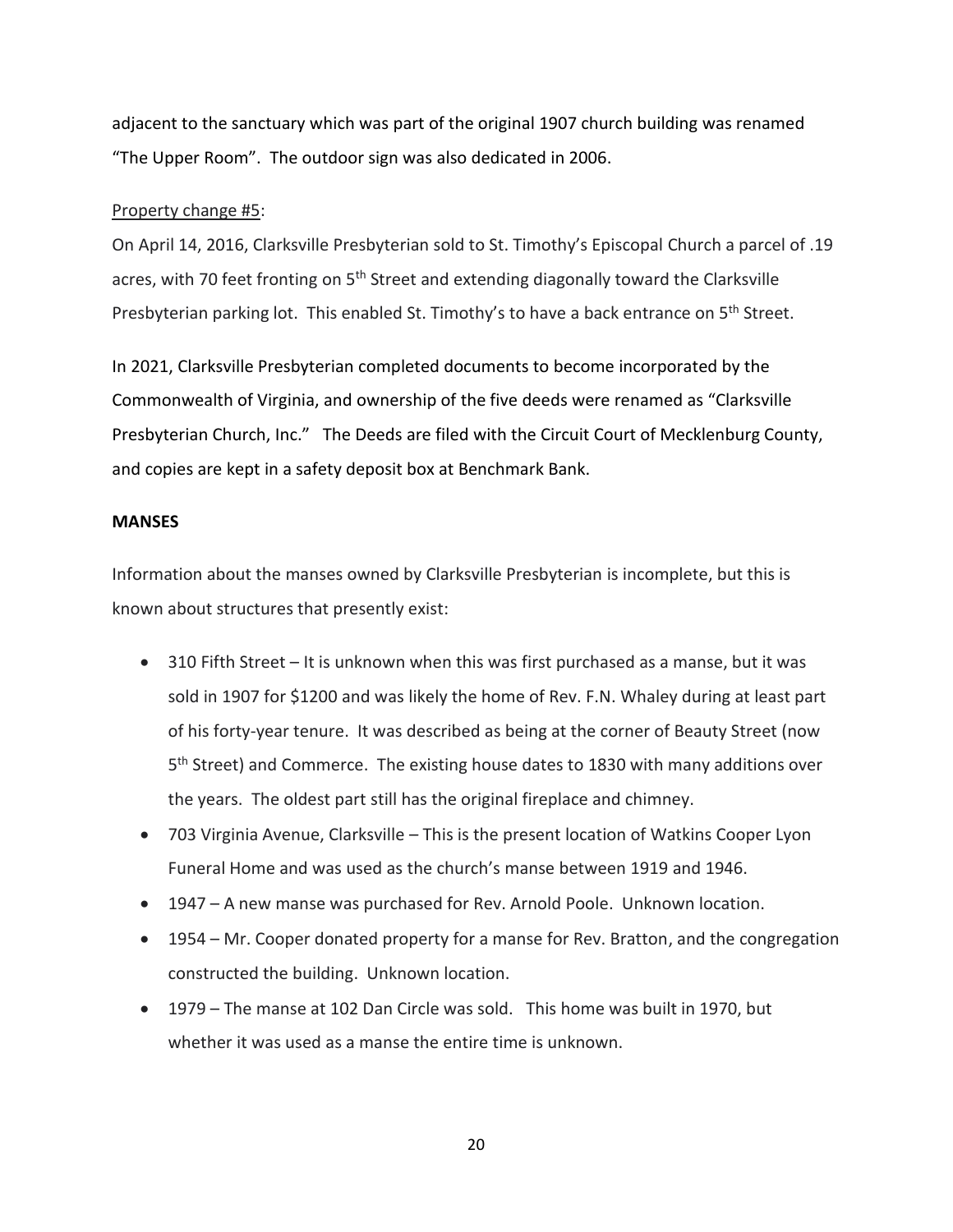# **APPENDIX 1 - MINISTERS**

|           | Samuel Lyle Graham     | 1834-1838                 |
|-----------|------------------------|---------------------------|
|           | Daniel Doak            | 1840-1847                 |
| $\bullet$ | William V. Wilson      | 1847-1852                 |
| $\bullet$ | F. N. Whaley           | 1852-1892                 |
| $\bullet$ | Thomas Drew            | 1893-1917                 |
| $\bullet$ | M. A. Bosch            | 1918                      |
| $\bullet$ | Francis M. Allen       | 1919-1946                 |
| $\bullet$ | Arnold B. Poole        | 1946-1953                 |
| $\bullet$ | Jesse M. Bratton, Jr.  | 1954-1956                 |
| $\bullet$ | Millard G. Stimpson    | 1956-1962                 |
| $\bullet$ | William B. McSwain     | 1963-1964                 |
| $\bullet$ | Ronald D. Glover       | 1965-1969                 |
| $\bullet$ | Dwight O. Christenbury | 1970-1974                 |
| $\bullet$ | Gary H. Aven           | 1976-1978                 |
| $\bullet$ | Ronald L. Obenchain    | 1979-1993                 |
| $\bullet$ | William B. Young       | Jan.-June, 1995 (Interim) |
| $\bullet$ | Eric T. Myers          | 1995-2001                 |
| $\bullet$ | Benjamin Williams      | June-Oct., 2003           |
| $\bullet$ | Dorothy S. Finn        | 2003-2008                 |
| $\bullet$ | <b>Judy Stanley</b>    | 2008 (Interim)            |
| $\bullet$ | <b>Kim Steinhorst</b>  | 2009 (Interim)            |
| $\bullet$ | James Moss             | 2010-2016                 |
| $\bullet$ | Jonathan Barker        | 2017-2018 (Interim)       |
| $\bullet$ | Annette Eckerd Goard   | 2018-present              |
|           |                        |                           |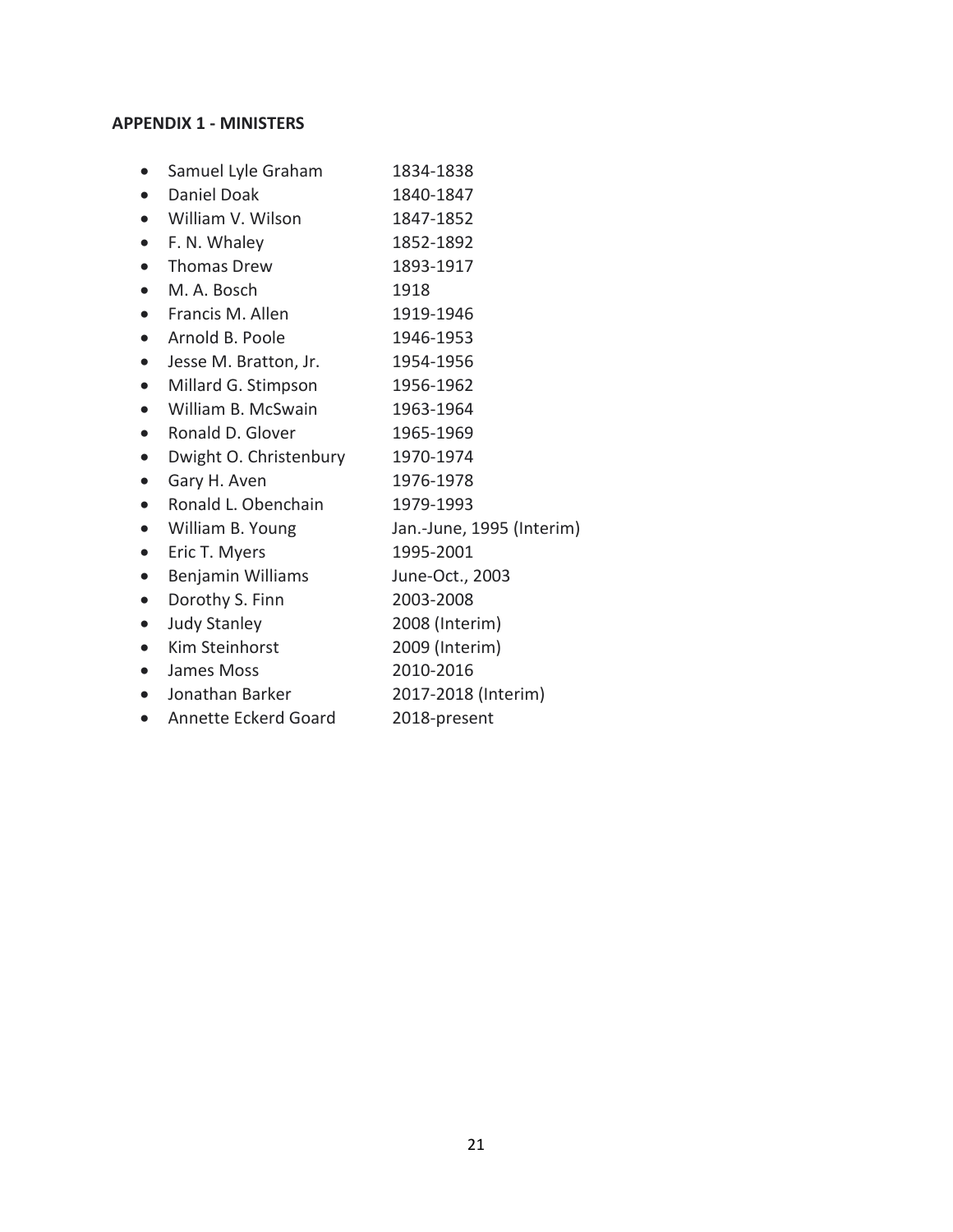# **APPENDIX 2 - CURRENT CHURCH PROPERTY – 2022**

117 Sixth Street – 0.7827 of an acre conveyed from Harold and Linda Moore, July 7, 1992, except for 0.19 of an acre which was conveyed to St. Timothy's Episcopal. (Parcels #22305 and 21850)

502 Virginia Avenue – Original lot – north side of Virginia Avenue between Fifth and Sixth Street. Conveyed from Charles H. Russell and Virginia P. Russell, May 29, 1901. (Parcel #25792)

502 Virginia Avenue – 0.224 of an acre, fronting on Fifth Street and abutting Clarksville Presbyterian Church. Conveyed from Harold G. Moore and Linda M. Moore, May 19 1975. (#25786)

502 Virginia Avenue – Lying between Fifth Street and Sixth Street. Conveyed by Maude Roberts on March 21, 1969. (#25787)

Deeds for these parcels are in a safety deposit box at Benchmark Bank and are in the name of Clarksville Presbyterian Church, Inc.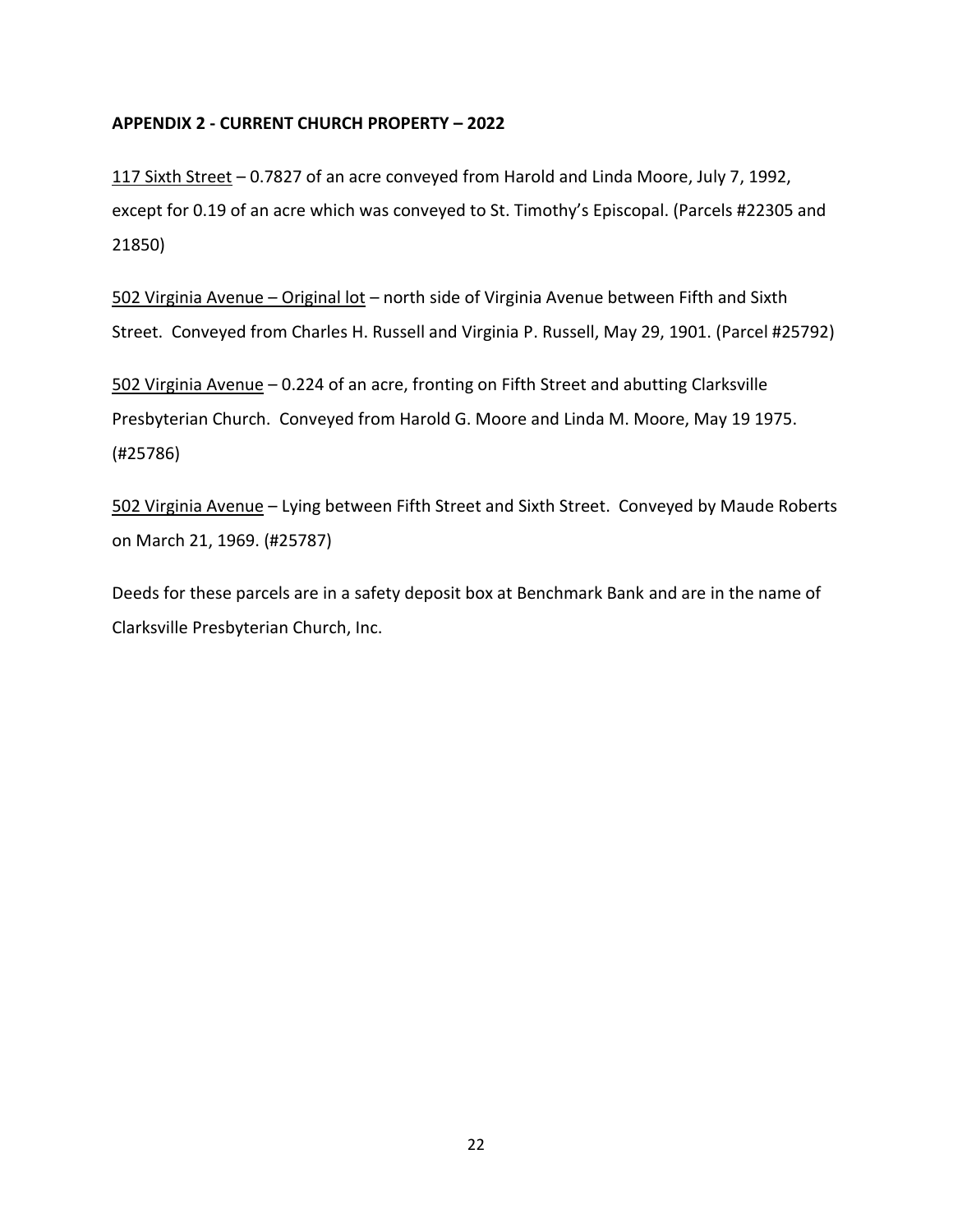#### **APPENDIX 3 - ARCHITECTURE**

From the Virginia Department of Historic Resources:

Clarksville Presbyterian Church: "This Gothic Revival Presbyterian Church is in Clarksville (Mecklenburg County) Virginia. The one-story brick structure was built 1907-1909; the entire complex is dominated by the 3-story entry tower with a steep octagonal cone-shaped roof, the spire culminating in a finial. Corbelled brick detailing is a prominent aspect of the tower along with the lancet and rectangular windows. Buttresses have been incorporated as an ornamental feature; on the tower the buttress element diminishes in size in three stages to the top. Windows and doors both feature the pointed arch of Gothic architecture. A 2-story tower with cross-gable roof is at a rear corner of the structure. Corbelling is also present in this tower. Two large stained-glass windows, displaying the ubiquitous Gothic arch in the panes, are on the front and the left façades. The entrance, two wooden doors with pointed arch, is in the front tower, approached by stone steps. The church is part of Clarksville Historic District, which was added to the National Register of Historic Places June 6, 2002.

Second Baptist Church (current), formerly Clarksville Presbyterian Church. This 2-story, brick church features a front-gable roof that ends in a full, front pediment. The brick walls are laid in Flemish bond on the front and in a 5-course, common-bond pattern on the sides and rear. The roof features a square bell tower at the front gable end *(removed in recent years – bell is sitting on the north side of the church)*, and the façade is organized around a centered, double-leaf, paneled wood door. Two double-hung, 12-over-12 sash windows flank the main entry, and three 8-over-8 windows pierce the façade's second story. Details include a simple water table and wood window lintels and sills. A series of vent holes pierce the foundation perimeter.

This is the only surviving building associated with the early Presbyterian church in Mecklenburg County. It is an excellent example of Greek Revival-style church architecture from the early 19th century. Organized in 1832, the Clarksville Presbyterian Church built this church in 1861. *(Note: The entry in the Historic Record shows 1832, which is incorrect. CPC Session Minutes document that it was 1861.)* The first pastor, Rev. Graham, came to Clarksville in 1834. Between 1907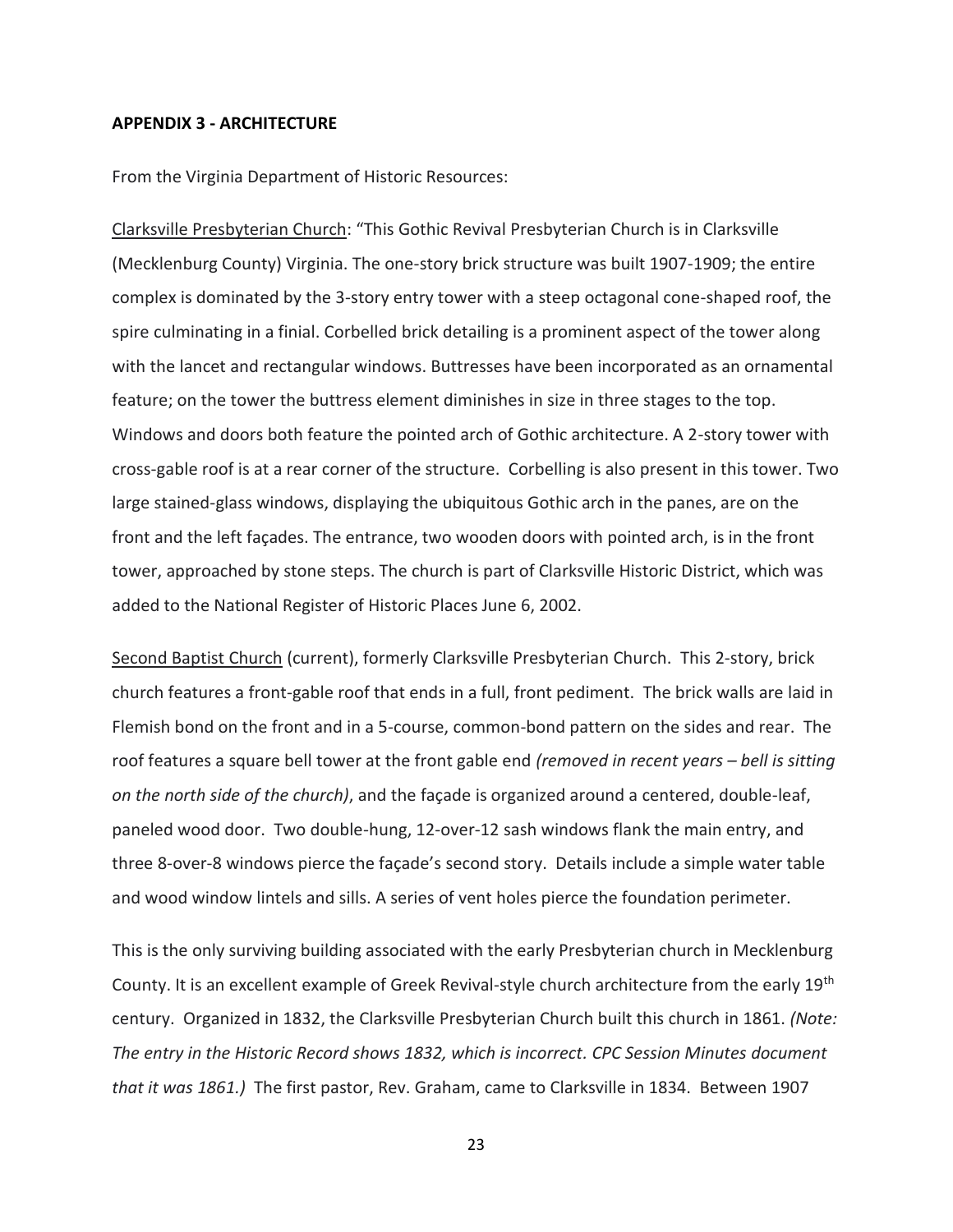and 1909, the building was sold to a Baptist congregation, and a new Presbyterian church was built on at 502 Virginia Avenue. The old church became the current Second Baptist Church. The Second Baptist Church was organized by an African-American congregation in 1908 and was dedicated in 1920. The first pastor was Rev. Howerton.

The grave of the town founder, Clark Royster, reputedly rests on private land behind the church."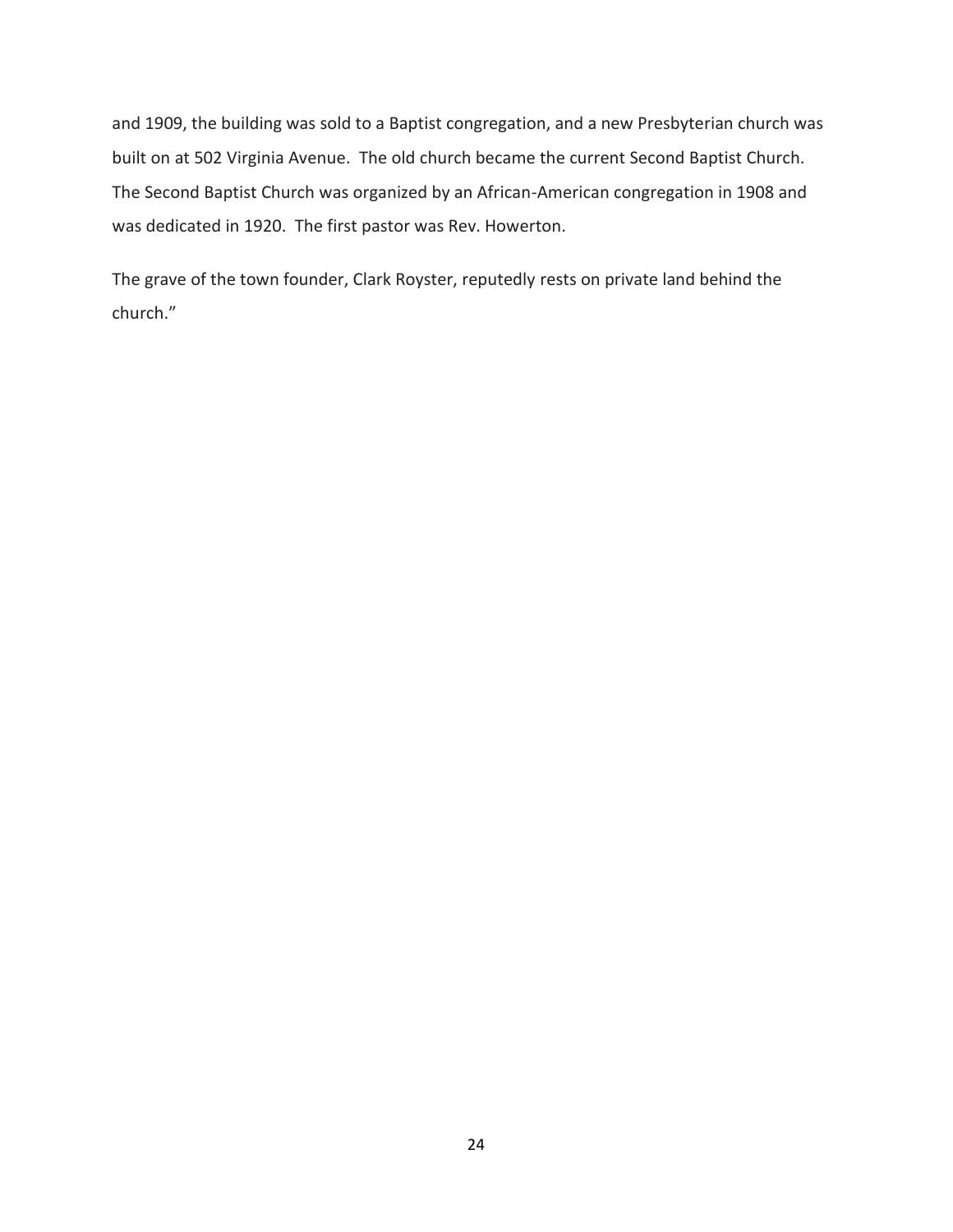# **APPENDIX 4 - STAINED GLASS WINDOWS**

The Ladies Aid of Clarksville Presbyterian Church was responsible for the memorial windows which were installed during the original construction of 1909. In 1954, repairs were made by E.L. Morgan of Roanoke Rapids. In 1972, repairs were made by Russell Church Studios and appraised at a value of \$10,000. In 1999, the insurance value of the windows was \$34,000. The 2022 insurance appraisal by Lynchburg Stained Glass was \$67,725.

Details of existing stained-glass windows: Location **Approximate measurement** East #1 Above door 44"H x 32"W East #2 Behind pulpit Diamond – 14"H x 12"W 2 panels – 63"H x 16"W East #3 Behind piano 89"H x 28"W Purple/pink hues Noted by Lynchburg Stained Glass that it is very high quality and probably created prior to the other church windows. It contains German mouth blown glass and is handpainted. Dedication: "Be Thou faithful unto death, and I will give thee a crown of life." In loving memory of Henry Wood and Anne Eliza Wood by their children and grandchildren. South #1 Virginia Avenue 2 panels – 115"H x 32"W Center – 90"H x 31"W Circle – 48" diameter Dedication: "To Rev. F.N. Whaley, beloved pastor of this church for 40 years, 1852-1892" West #1 Narthex Diamond – 14"H x 12"W (identical to East #2)  $2$  panels –  $63"H \times 16"W$ West #2 Rear sanctuary 2 panels – 117"H x 32" W Center – 90"H x 31"W

> Circle – 48" diameter The history of Sunnyside School documents that this window was a gift from the Carrington Sisters of Sunnyside. A plaque will be purchased in the near future.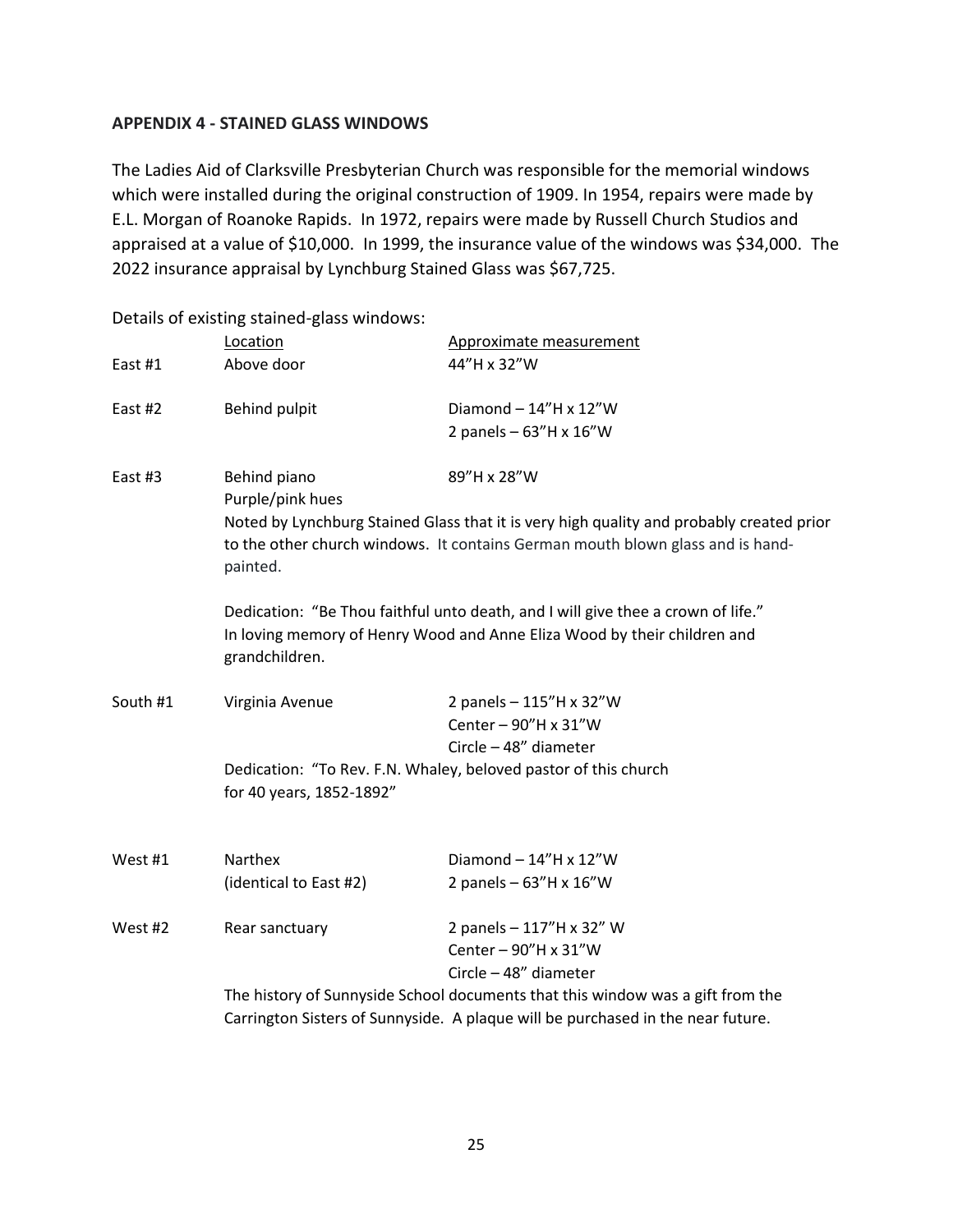**The "Mystery" Window:** The window noted as East #3, the tall narrow window to the right of the pulpit, is of particular interest as it appears to have been created by a different artist than the other windows, with shades of pink and purple, rather than green and yellow as in the remaining windows. It was noted by Lynchburg Stained Glass as being of very high quality with a replacement value of \$12,995. It contains German mouth-blown glass and is hand painted. The window depicts Christ and includes these symbols: Crucifer, crown, chalice, passion flower, crown of thorns, angels, red cape, and book. The scripture at the bottom is Rev. 2:10: "Be thou faithful unto death and I will give you a crown of life". The Crown of Life is referenced in James 1:12 and Revelation 2:10; it is bestowed upon "those who persevere under trials." Jesus references this crown when he tells the Church in Smyrna to "not be afraid of what you are about to suffer... Be faithful even to the point of death, and I will give you the crown of life."

The dedication of the window is: "In loving memory of Henry and Anne Eliza Wood by their children and grandchildren." No date of dedication is included, but Henry Wood, Esq., died in 1883, and Anne Eliza Wood in 1886. One possibility is that the east side window may pre-date the construction of the current church (1907-1909) and might have been originally installed in the old building on 4<sup>th</sup> Street, the current home of Second Baptist Church shortly after the death of Mr. and Mrs. Wood. Judge Henry Wood, Jr., son of Henry and Anne Eliza Wood, was a Deacon of Clarksville Presbyterian. He served as an Elder during the time of the sale of the old church and was "appointed as a committee of one" to purchase the new lot and to negotiate the sale of the old church. When the decision was made to build a new church in 1907, Henry Wood, Jr., may have leveraged its removal from Second Baptist to be installed in the new church. The windows on the first floor of Second Baptist Church contain small purple panes of glass that match the predominant colors of the window. The front of the sanctuary of Second Baptist Church has been extended in recent years so does not contain any evidence of whether the stained-glass window might have been installed there. The outside of the exterior on the upper-level shows evidence that two windows have been removed at some point and replaced with new brick. This mystery may never be solved, but the beautiful window will continue to grace the sanctuary of Clarksville Presbyterian in memory of a family who had a long history of membership.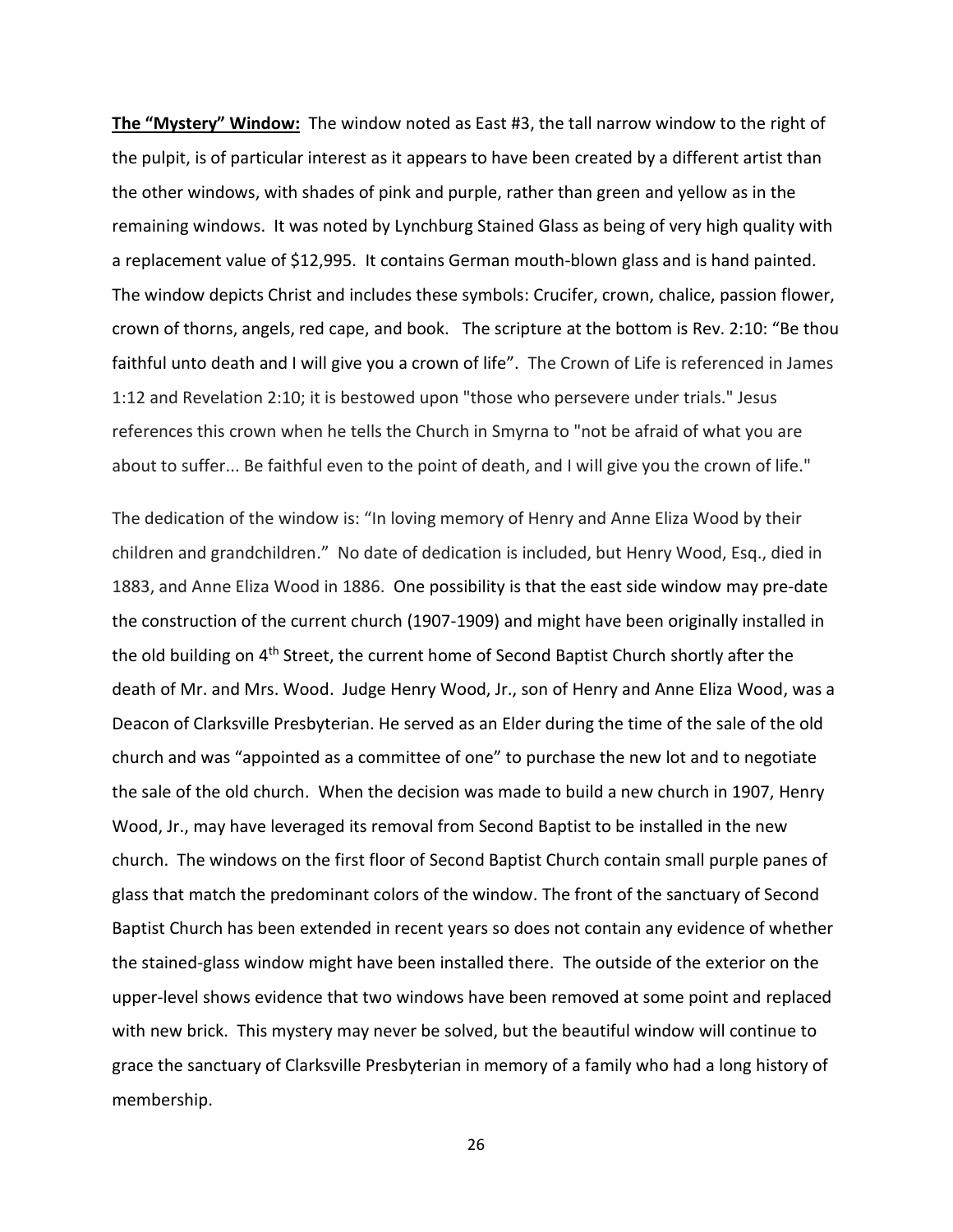#### **APPENDIX 5 – REFERENCES**

#### **Historical Sketches of Clarksville Presbyterian located in Dropbox and with Session Minutes:**

 $1957 - 125$ <sup>th</sup> Anniversary  $1982 - 150$ <sup>th</sup> Anniversary  $2007 - 175$ <sup>th</sup> Anniversary

### **Session, Deacon, and Congregational Minutes – copies in file cabinet of secretary's office:**

| 1907-1912 | <b>Congregational Meetings</b>   | Ledger book               |
|-----------|----------------------------------|---------------------------|
| 1908-1911 | <b>Sunday School Association</b> | Ledger                    |
| 1953-1960 |                                  | Ledger                    |
| 1965-1979 |                                  | Blue notebook             |
| 1970-1986 |                                  | Red notebook              |
| 1972-1975 | Deacons                          | Red notebook              |
| 1977-1991 |                                  | <b>Black notebook</b>     |
| 1987      |                                  | Red notebook              |
| 1997-2001 | Long Range Plan                  | White notebook            |
| 1994-1996 |                                  | Folder                    |
| 1997-1999 |                                  | Folder                    |
| 2000-2002 |                                  | Folder                    |
| 2001-2005 |                                  | Folder                    |
| 2006      |                                  | Folder                    |
| 2007      |                                  | Folder                    |
| 2008      |                                  | Folder                    |
| 2009      |                                  | Folder and black notebook |
| 2010      |                                  | Folder                    |

# **Located in the lower shelves of the walnut cabinet in the Church Parlor:**

**Ladies Aid** 1943-1944 Church History – through 1980

#### **Women of the Church**

1963-1992 1974-1980 1980-1981 1981-1982 1980 1981 – Special Events of the Church 1981 – Worship Bulletins

# **Presbyterian Women**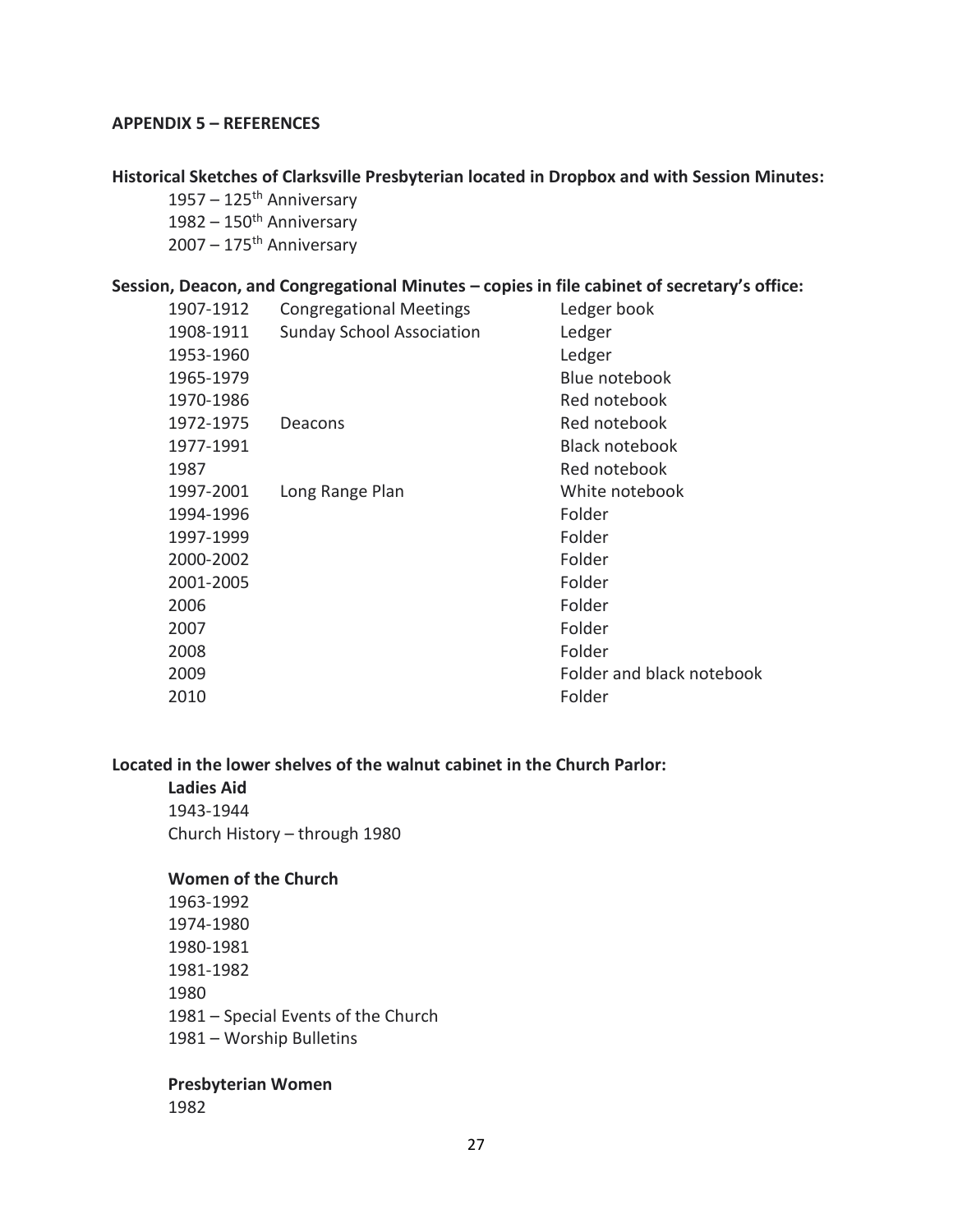| 1986-1993 |
|-----------|
| 1992      |
| 1993      |
| 1994      |
| 1995      |
| 1996      |
| 1997      |
| 1998      |
| 1999      |
| 1997-2013 |
| 2000-2003 |
| 2005-2008 |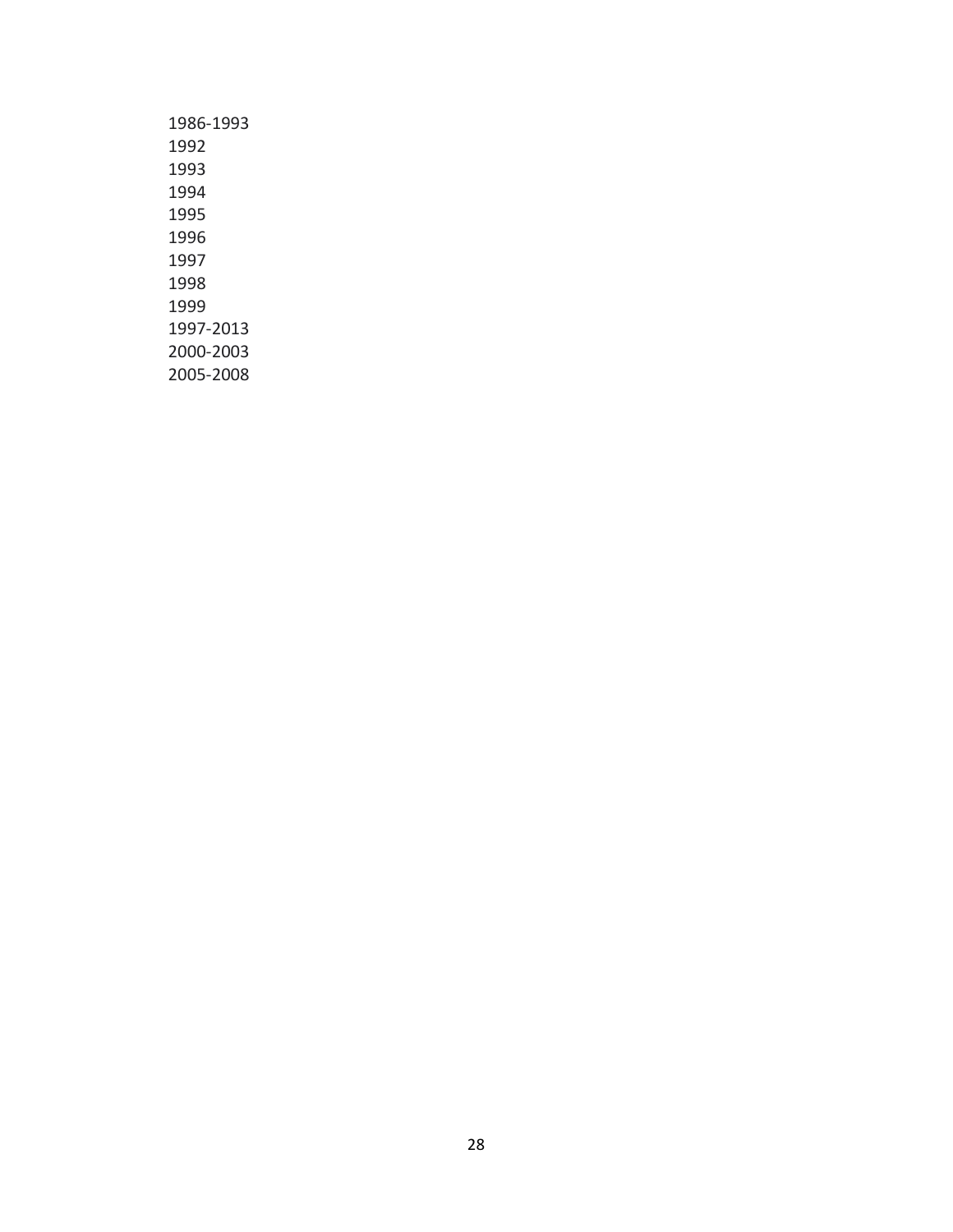# **APPENDIX 6 – MEMORABILIA**

# **Located in cabinet in the Parlor unless otherwise noted**

- 1980 Walnut cabinet, made by Burton Sydnor of Howerton's Antiques) given by Martha Rucker in memory of her husband, Benjamin Rucker (1911-1975)
- 1881 Communion service silver urn and goblets used during terms of Rev. F.N. Whaley and Dr. Thomas Drew
- 1881 Bible
- 1900 Collection of plates from the Carrington Sisters of Sunnyside
- 1909 Wooden offering plate
- 1909 Bible
- 1934 Grandfather clock
- 1945 Bible presented by Mary Stegal Rennie, March 18, 1945
- 2004 Pottery communion set donated by Jim and Saree O'Brien to commemorate the participation of CPC in the PCUSA General Assembly meeting held in Richmond, VA.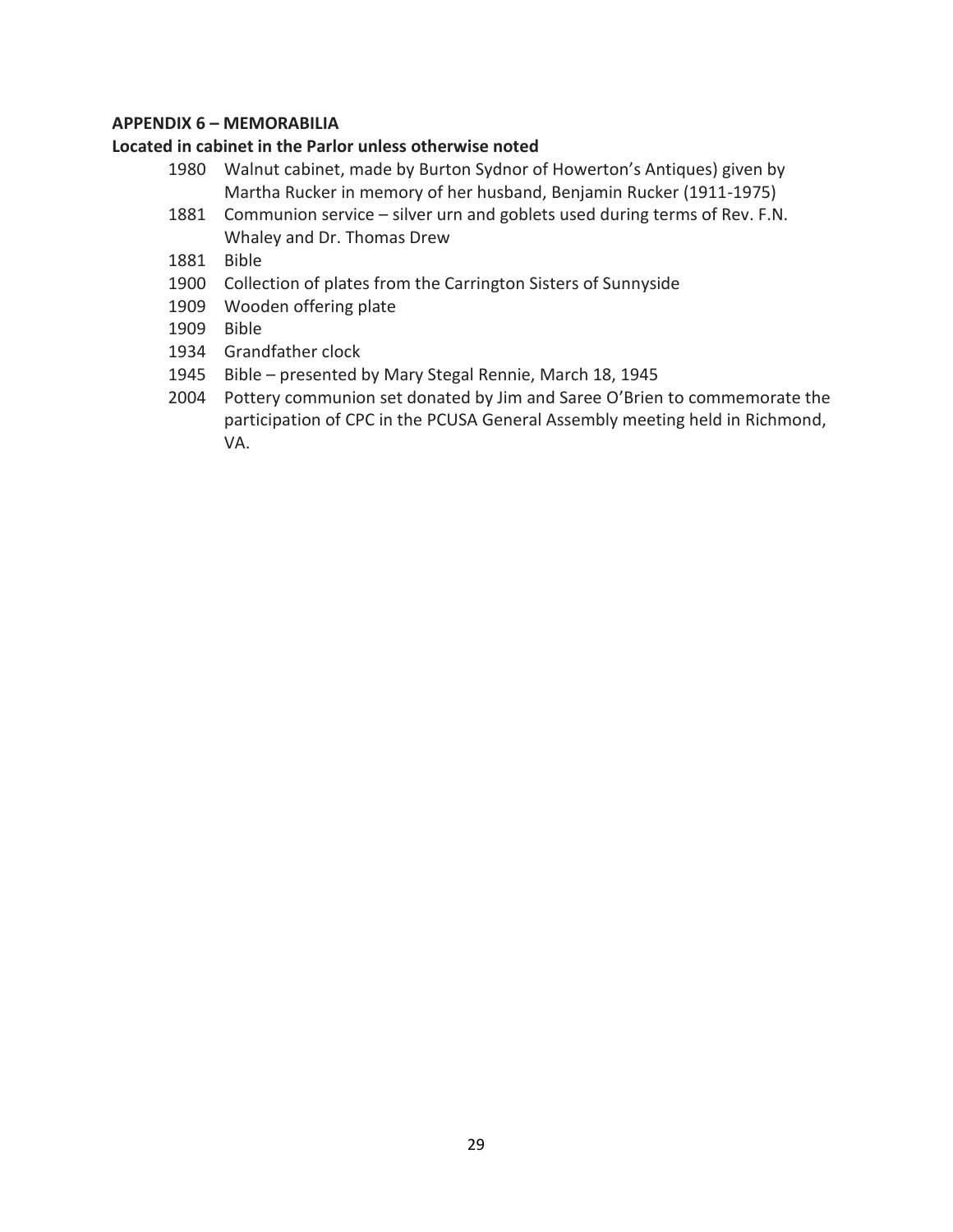#### **APPENDIX 7 - EARLY NOTABLE FAMILIES**

**Clark Royster** Clark Royster was the founder of Clarksville, Virginia, which was incorporated in 1818. In 1840, Mr. Royster received adult baptism and membership in Clarksville Presbyterian Church. He was an Elder from 1842 until his death in 1847. He is purported to be buried on private property behind Second Baptist Church, the original location of Clarksville Presbyterian, in an area that is now covered by an asphalt parking lot. His house, built in 1793, stands at 300 Rose Hill Avenue.

**C.H. Russell Family** The Russell family name appears in the minutes of Clarksville Presbyterian beginning in the late 1890s, and the former Russell Furniture Building (c. 1861) stands next to the church today where the great-great grandson of C.H. Russell now, Charles Russell V, operates his business, James River Advisors. Charles Henry Russell (1833-1919) and his wife Virginia, members of Clarksville Presbyterian, made it possible for the church to purchase the property next to their furniture store with a loan of \$2500 and their purchase of a parcel on Beauty Street (Fifth Street), valued at \$350. C.H. Russell's son, William Horace (1859-1926), and his wife Sara, continued the family's church membership. C.H. Russell, III, and his wife Ella continued their support and generosity by donating another small parcel of property north of the original church, allowing for the 1950 addition. Charles Henry Russell, IV, (Buck) and wife Lucy were also active members whose name appears throughout old Session minutes, particularly in maintaining of church property. When Buck died in 2013, his service was conducted by Rev. Jim Moss. Mrs. Lucy Russell is still living, and Charles Henry Russell V is the good neighbor of the church today. The Russell family has sustained the longest continuous tenure of any family in the church history.

**The Sisters Carrington of Sunnyside** Sunnyside was a boarding school which operated from 1871-1908 on Shiney Rock Road by the four daughters of Tucker Carrington, Isabella, Mildred, Emily, and Agnes. The sisters were members of Clarksville Presbyterian Church during this time, and they graciously donated \$350 toward the purchase of the property on which the church was constructed in 1907-1909. The church pulpit bears a brass plaque, "A Gift of Love from Sunnyside." In a paper written in 1946 by J. D. Eggleston, President of Hampden-Sydney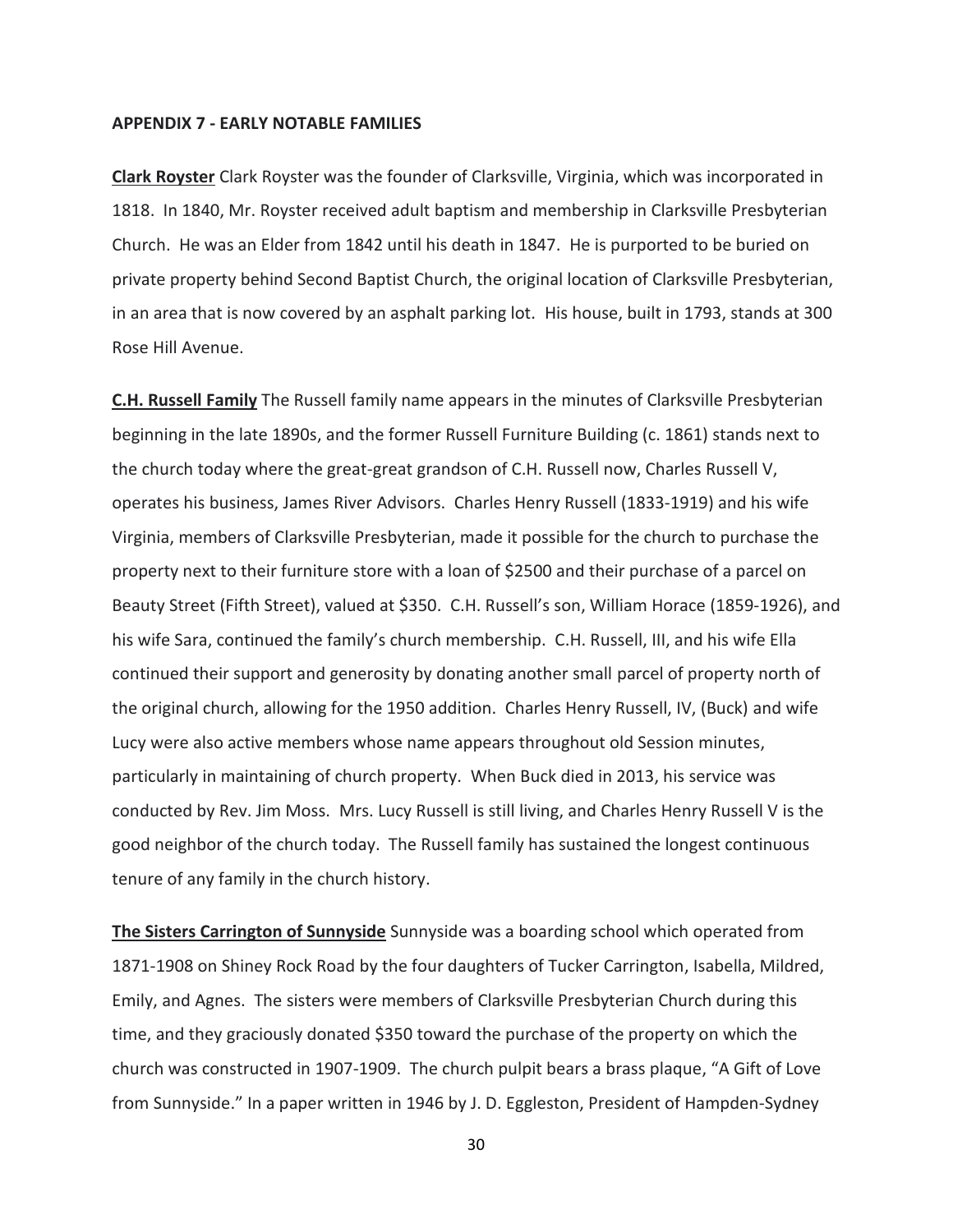College, *The Misses Carrington Sunny Side School for Young Ladies*, we see this quote: "In building the new Presbyterian Church in Clarksville; in helping to support the Pastor; in contributing to every worthy cause, in the church and out of it; in the entertainment of ministers, the Ladies of Sunny Side were a source of strength, encouragement, and of hospitality. A special room was reserved for visiting ministers. Among them was Rev. Thomas Drew…" (Note: Rev. Drew was pastor of Clarksville Presbyterian from 1892-1917.) Further, "In the work of our dear Ladies in their own church, their work was joyous and efficient, and the new church in town, with the memorial window to Sunnyside School, is largely a gift of their loving hands."

**The Wood Family** Henry Wood, Esq., (1799-1883) and his wife Anne Eliza Flournoy Wood (1806-1885) joined Clarksville Presbyterian in 1842 and are memorialized by a stained-glass window donated by their children and grandchildren. (See Appendix – Stained Glass). Henry Wood, Esq., was elected as an Elder in 1847 and was instrumental in the construction of the first Clarksville Presbyterian Church in 1861, located on Fourth Street. He and his wife made their home at "Woodland", located at 148 Buffalo Road.

The son of Henry Wood, Esq., Judge Henry Wood (1843-1915) was a Captain in the Civil War, a Mecklenburg County Judge, and a member of the Virginia Legislature. As an adult, he lived in the brick house located at 105 6<sup>th</sup> Street. He joined Clarksville Presbyterian in 1877. As a Deacon, Elder, and Trustee, In 1907, Judge Wood was appointed as a "committee of one" to negotiate the sale of the first church and manse, purchase property for the new church, and to oversee its construction in 1909. His children, John Stanhope, Ellen Jane, William, Nannie, Rosa, Alice, and Catherine were all baptized in the church. On January 8, 1922, a Resolution was issued on the occasion of his death. His half-brother, Cabel S. Wood was a member, Sunday School Superintendent, Secretary-Treasurer, Deacon and Trustee of the church.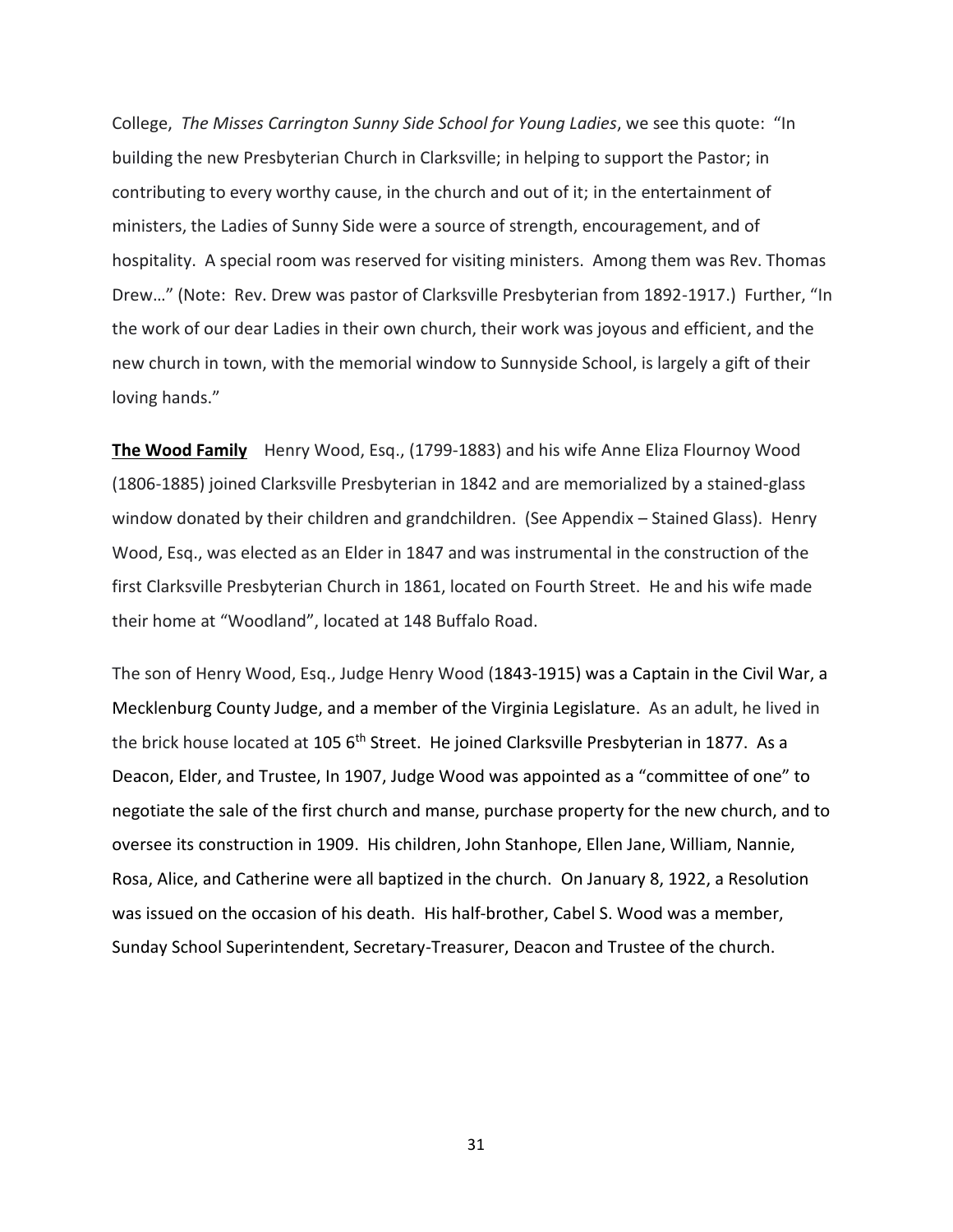### **APPENDIX 8 – ANECDOTAL ENTRIES FROM SESSION MEETINGS IN DIFFERENT TIMES**

1842, Nov. 16 Mr. Henry Wood had violated the good order of the church in a public altercation with another gentleman. Resolved that he should appear before the Session on Nov 25. Mr. Wood expressed his sorrow for having acted in an unchristian manner. Session forgave him his offense and admonished him to be more watchful of his temper in the future. Dec. 21 – Mr. Ligon appeared to express his sorrow for having an unpleasant controversy between himself and Mr. Talley, violating the good order of the church. The Session warned him to be more watchful. Dec. 21 – Mr. Talley appeared on the same offense.

1848, Dec. Session elected Rev. Wilson's Negro man, Bob, as Sexton at \$20 per year. There were 32 White Communicants, and 30 Colored Communicants.

1851, Sept. 21 Four colored servant men and servant women were baptized and received into membership.

1858, June 20 Mr. B. Morton and Mr. William Morton were involved in an unpleasant altercation with Mr. Duke which offended against the good order of the church. The difficulty was resolved, and they said that they had acted on the impulse of the moment and entertained no more unkind feelings. They were truly sorry for the occurrence and asked forgiveness from the Session and the church. Received as satisfactory after words of counsel.

1862, Oct. 4 Suspicion of William, servant of Mr. Finley, in reference to stolen goods. Advised William not to approach the communion table until remorse could be investigated. Unable to find evidence of guilt, and William desired to be reunified with the church. Suspension was removed. Advised by the pastor to remain circumspect in the future, lest he bring reproach upon the church of God and fall into condemnation of the devil.

1866, Apr. 12 William, former servant of Rev. Whaley, united himself with the Baptist Church without consulting Session. It was resolved to strike his name from the rolls. Jane, servant of William Townsend has given birth to a child without a recognized husband. Date set for her to renounce the charge of fornication. Two servants were baptized after experimental acquaintance with religion.

1866, Sept 8 Jane refused to appear and requested to be removed. She was excommunicated from the church for fornication and contumacion (stubborn, willfully disobedient to authority).

1868, Mar. Emily, a servant was rumored to have had an illegitimate child. The Pastor received a letter requesting that her name be stricken from the rolls. Cited to appear twice. Pastor talked to her. She felt that she brought disgrace to the church, she loved the church, loved her Savior. Did not attend. Session determined she was guilty and excommunicated her.

1874 Mr. B C Anderson, member of this church, guilty of violent behavior in public streets of Clarksville.

1875, Mar. 1 Several members have been seen dancing.

1886, Feb. 1 Six members appeared voluntarily stated that they had recently attended an entertainment at a private home and engaged in dancing, contrary to the rules of this church. They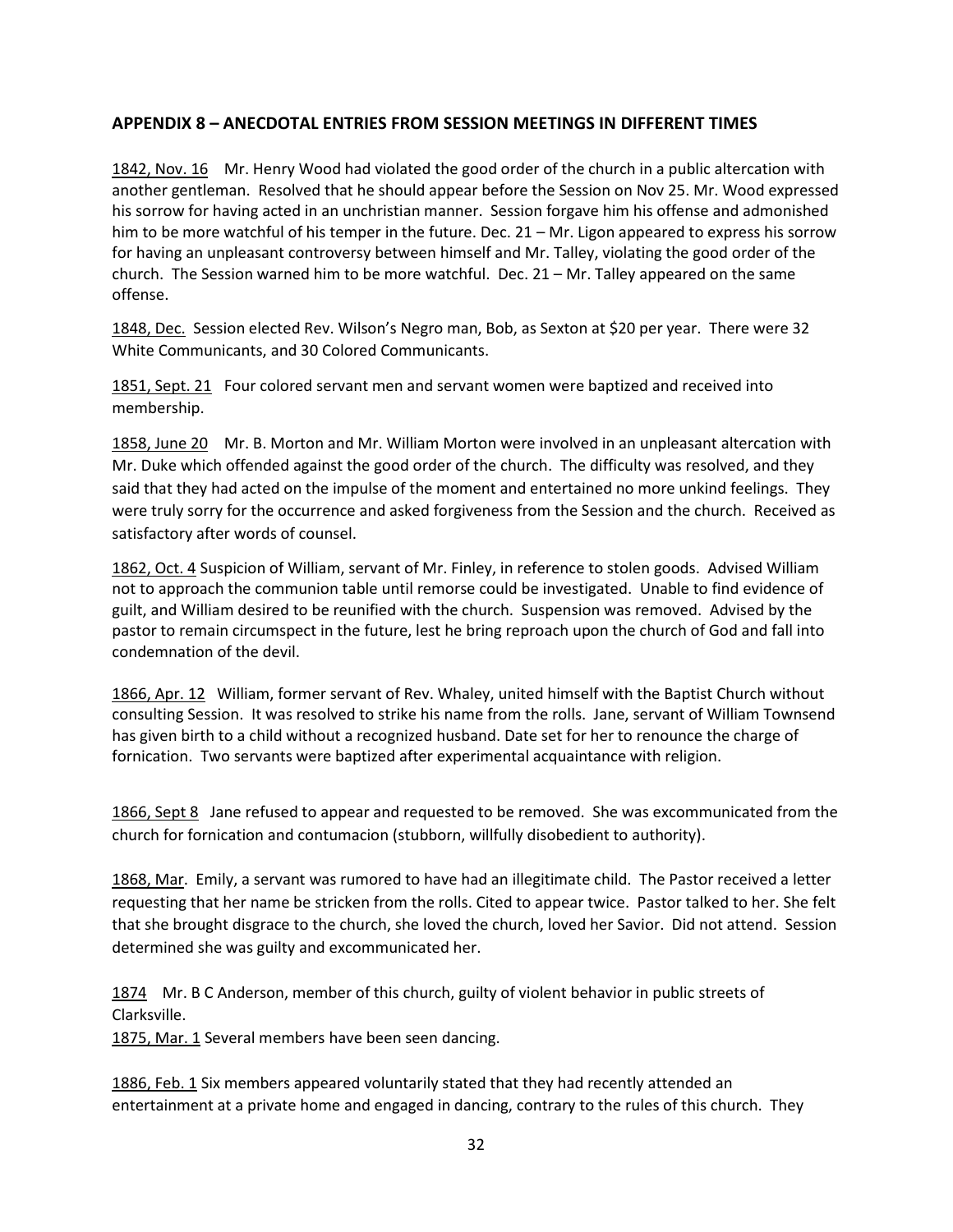expressed their deep sorrow for this and promised to refrain in the future. After prayer, Session took no action.

Late 1800s Questions on the reports to Presbytery:

Has your church had any special manifestation of the Holy Spirit's power? Does worldly conformity prevail among church members? Is your church involved in any evangelistic work outside your congregation?

1907 Noted by a member of Session that Church business was handled in a "miserable, slipshod" manner, and the church had fallen behind in funds for the pastor's salary, borrowing from the building fund which now had a negative balance.

1963 Deacons' minutes: "The Men of the Church have organized and the Women of the Church are asked to prepare a meal for them once a month at a cost of \$1.00 per meal."

1973 Deacons' minutes: "Mr. Wright will contact Frances Yager to see if the Women of the Church will be responsible for cleaning of the church. Mrs. Yager responded with a list of supplies needed."